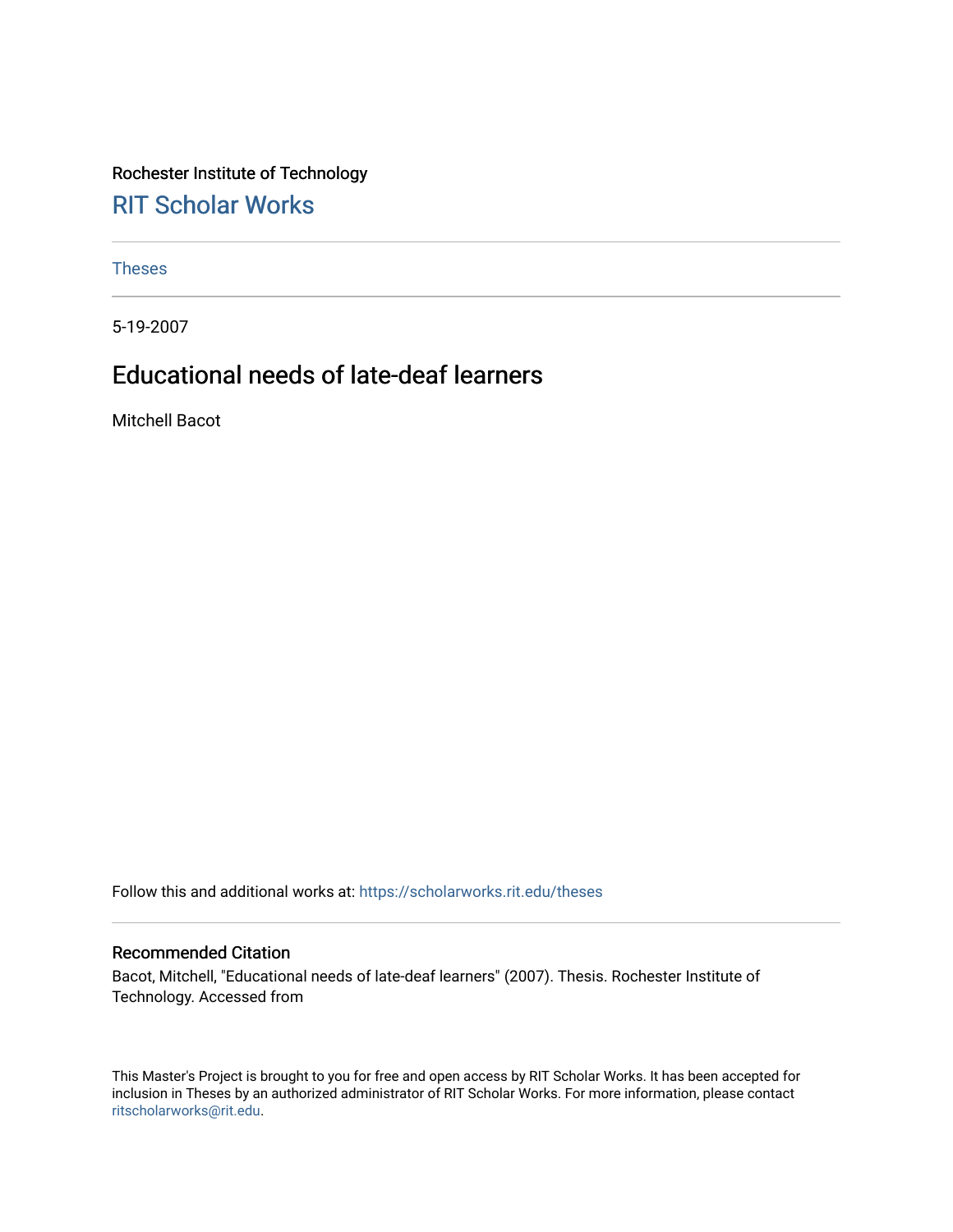Educational Needs of Late-DeafLearners

MSSE Master's Project

Submitted to the Faculty Of the Masters of Science Program in Secondary Education Of Students who are Deaf or Hard of Hearing

# National Technical Institute for the Deaf ROCHESTER INSTITUTE OF TECHNOLOGY

Developed By:

. Mitchell Bacot

**Mitchell Bacot**

Student Signature

In Partial Fulfillment of the Requirements For the Degree of Master of Science

Rochester, New York

May 192007

Approved:

Harry Lang

(Project Advisor)

Gerald Bateman

(Program Director)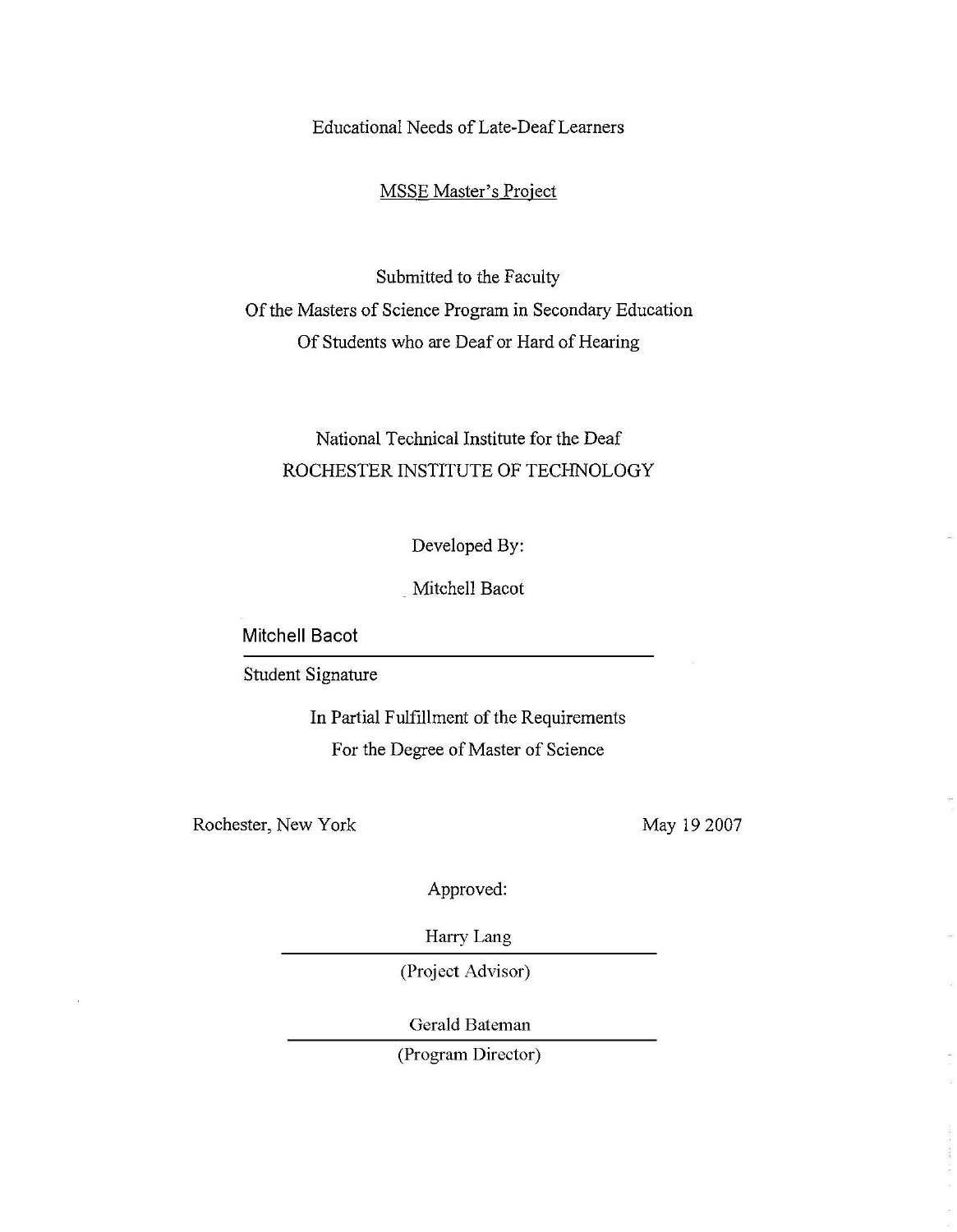# *"Each one ofus is destined to become the hero in at least one story* **-** *our own."* - **Joseph Campbell**

# **Overview:**

 $\mathcal{A}$  and  $\mathcal{A}$  are  $\mathcal{A}$  . In the  $\mathcal{A}$ 

Information available centering on late-deafened individuals is scarce. Educators have few resources to guide them and late-deafened students are often left to unfairly fend for themselves in the educational environment. Where can these individuals learn about the experiences of others with shared circumstances? What does the available literature indicate? In this paper, I will summarize available literature and provide a resource with regard to these issues.

I grew up hearing, attended hearing schools, socialized with hearing friends, family, teachers, dated hearing girls, spoke by voice on the phone, listened to music, and did just about anything that a person without a hearing loss regularly does. During a physical examination for the middle school soccer team it was discovered that I had high blood pressure. This left the school physicians highly befuddled. A slew of medical examinations followed. At the age of 13, after visiting a countless number of doctors, I was diagnosed with a medical disorder, Neurofibromatosis II, which would eventually cause profound deafness. Having lost complete hearing in my left ear at the age of 16 and then in my right ear at the age of 18 (both from surgeries), I eventually became interested in others who became deaf during adolescence. Because of this curiosity, an investigation on the subject was on the horizon.

For the purpose of this study the term "late-deafened" has been defined to mean anyone who has acquired deafness postlingually (after the development of speech and language) having already been immersed in the hearing society by means of schooling,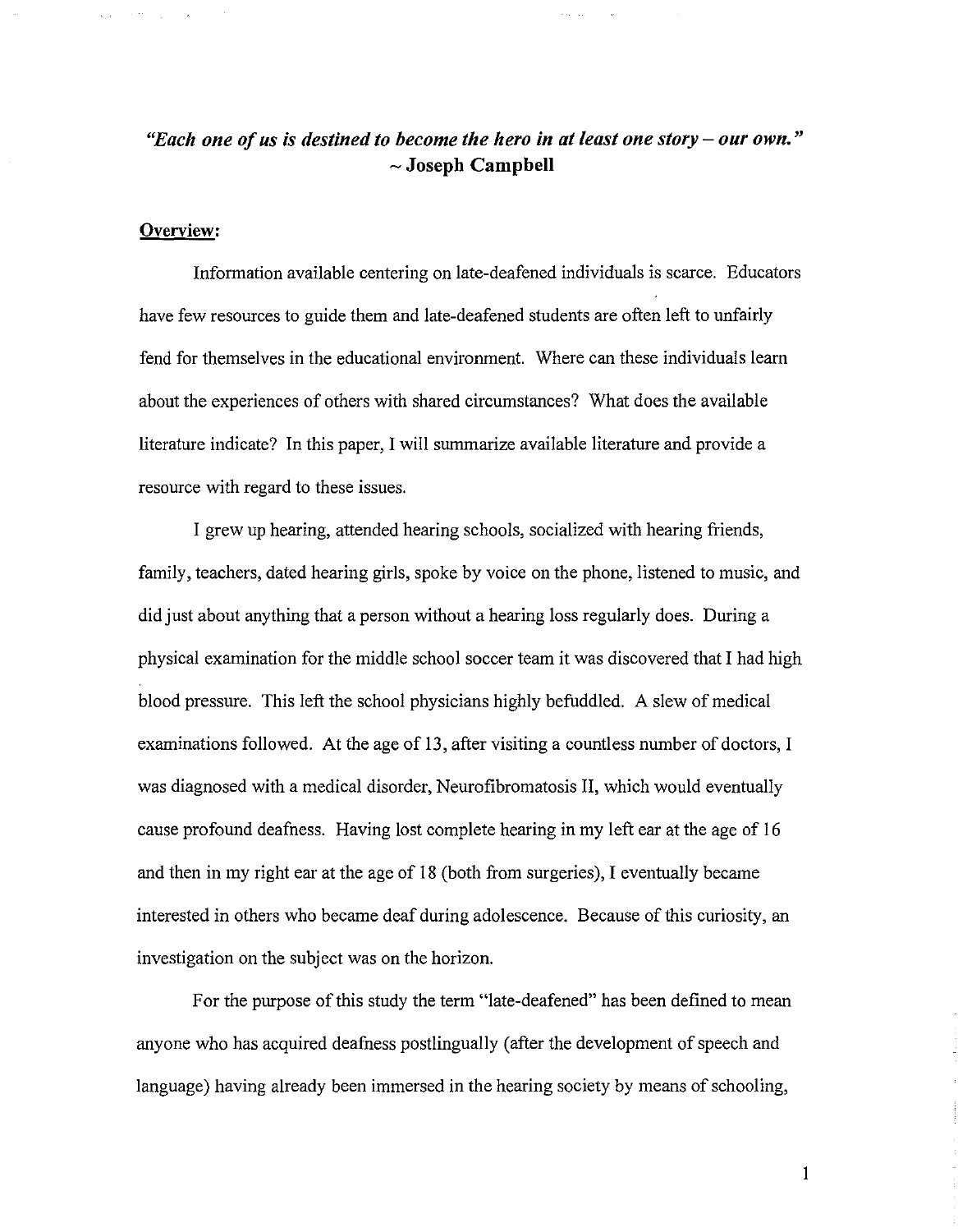social connections, or other. Under deep consideration, it was determined that the age of focus for this study will be individuals who have acquired their deafness between the ages of 10 and 18. These are also "pre-vocational" late-deafened persons. This paper focuses on the personal experiences of late-deafened individuals in the school room, how their deafness should be accommodated in the classroom learning environment, and vital pieces of information that any teacher should keep in mind when working with latedeafened learners. Both contemporary and historical data are used to support the recommendations in this paper.

An inductive analysis approach using a literature review will be employed, where already published works were analyzed in a qualitative manner and tied together to form a resource, drawing implications for teachers of late-deafened students who are in mainstream settings or residential/center schools.

There are approximately 12,000 babies born in the United States every year with some degree of hearing loss which is equivalent to 3 out of every 1,000 births (Webster & Associate, 2003). The degree to which these babies can hear ranges widely from "a slight problem hearing in one ear to complete deafuess in both ears" (National Center for Health Statistics, 1994, p. 5). At any one time, if the total deaf population were to be considered, it would tally to approximately 28 million Americans (Statistics about Hearing Disorders, Ear Infections, and Deafness, 2006). With the American population reaching 299,398,484 in the year 2006 (U.S. Census Bureau, 2006) this 28 million Americans with some degree of hearing loss seems quite large (over 10 percent). While the number of Americans who experience some degree of hearing loss is quite high, only 14.7% lost their hearing between the ages of 3 and 18 (National Center for Health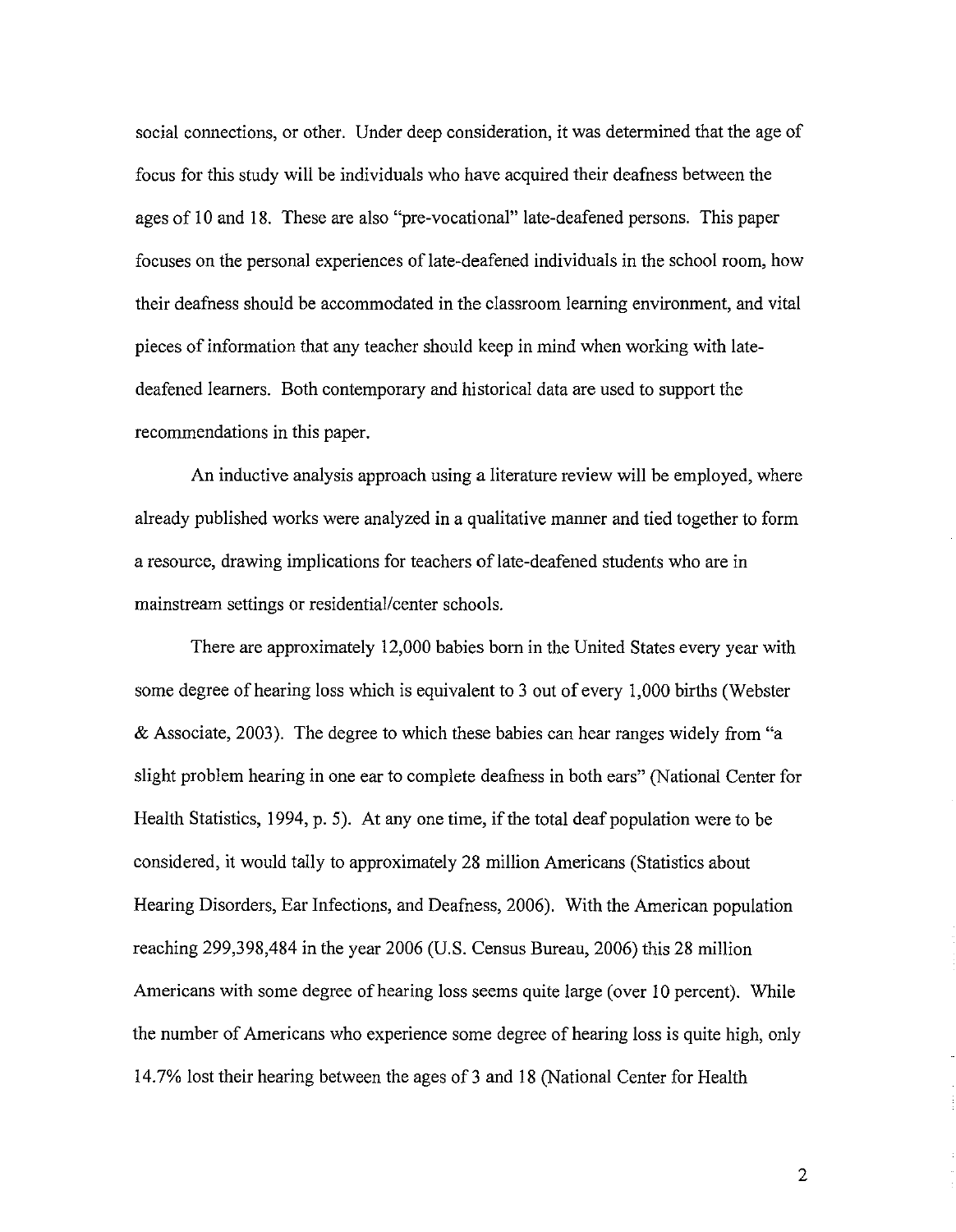Statistics, 1994). As pointed out in Van Naarden, Decoufle, & Caldwell (1999), almost one-third of all deaf individuals have at least one other developmental disability. Taking these statistics into consideration it can be determined that of the 14.7% who lost their hearing between the ages of 3 and 18, one-third of them have a second disability leaving approximately 9.849% without a second disability. The Gallaudet Research Institute  $(2004 - 2005)$  shows that, in considering the national population of students, those who lost their deafness after the age of 8 accounts for approximately 1.1% of this entire population. This means that of the 9.849% who do not have a second disability and are under the age of 18, only 1.1% of them are over the age of 8 or  $.11%$ .

Since those who lose their hearing later in life usually do not experience secondary disabilities one may assume that most of those deafened between the age of 10 and 18 generally do not need the extra attention in that regard by teachers as do those students with concomitant disabilities. These students do, however, confront obstacles that those who are born deaf might not encounter to the same degree. Some of these issues are learning to process information primarily through the visual channel, the effects that technology plays on their experiences in the classroom, the effects that family support can play on their success and motivation in the classroom, how the development of a new identity can effect their accomplishments in the classroom, and their struggles in relearning how to communicate with deaf and hearing peers and teachers.

Since the majority of deaf people in the United States are not late-deafened (as defined in this paper), there is little information regarding this topic. This present review may add to the base of knowledge about late-deaf individuals and their educational needs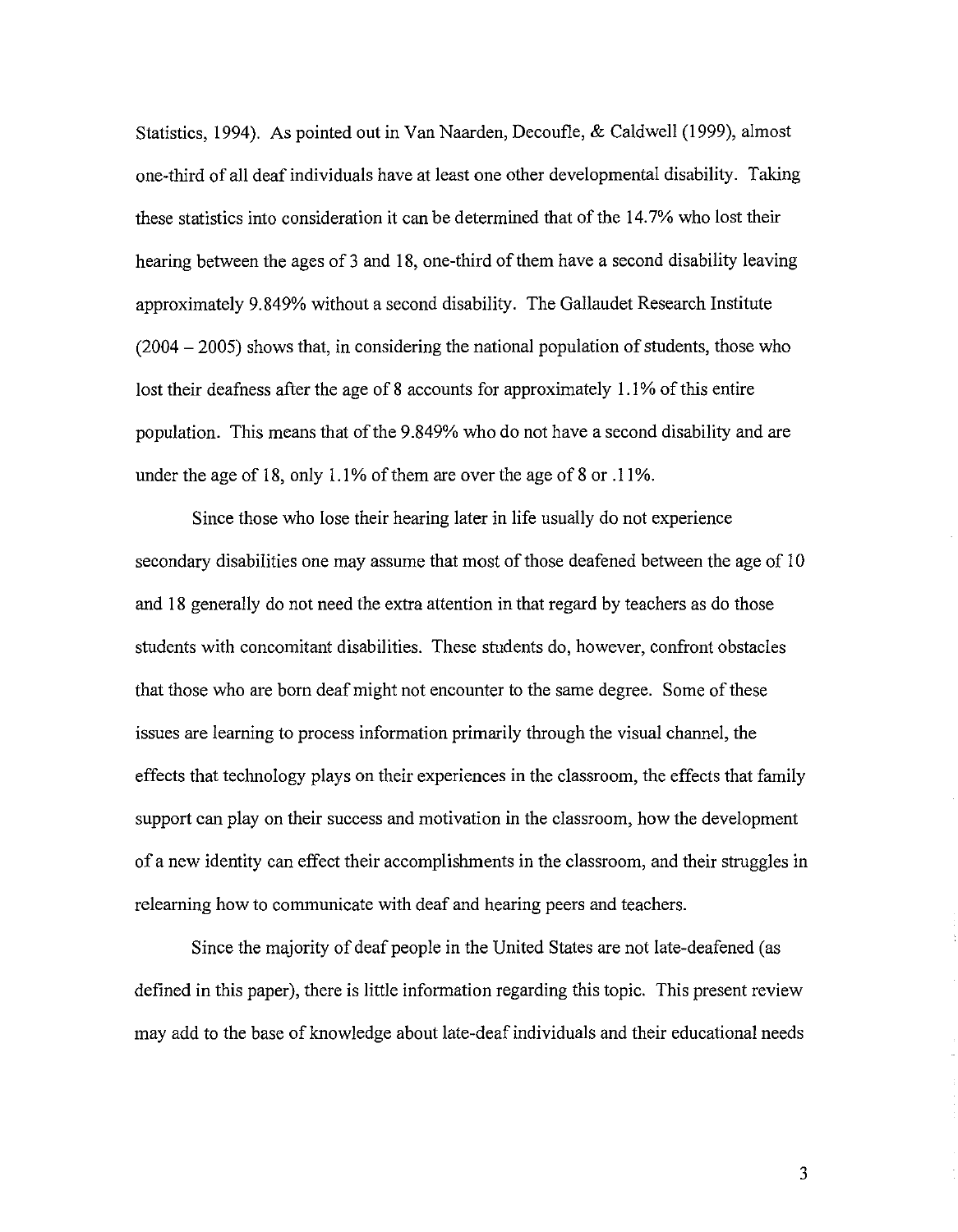providing recommendations for teachers who work with late-deafened individuals in residential/center schools or mainstream settings.

Most of the literary works centering around deafened people such as Beethoven (Kinderman, 1995; Solomon, 1998)), Thomas Edison (Josephson, 1959; Israel, 1998), or Helen Keller (Wepman, 1987) do not represent well the life experiences of the focus group for this study; nor do they focus on educational issues. There are several books that will soon be available about people who share the desired characteristics with the focus group for this study such as Robert F. Panara and Robert Davila. These books will discuss life experiences and school experiences in depth, but these books cover a period of more than half a century ago and many new developments have occurred since then. Currently, there are short sketches or anecdotes that include very useful information which are scattered in books, articles, and on the World Wide Web. The one resource that I have found that is particularly useful is Clark's (1998) "Tipsheet" (Appendix A). Clark's commendable effort focused on a few communications tips, a few related to support services, and a few related to general disability issues and was written for postsecondary students. Some of this tipsheet provides a very useful start for this study and I will expand on some of Clark's tips and add others that I believe are relevant based on inductive analysis from books, articles, and the World Wide Web. These include identity issues, emotional adjustment, and family support.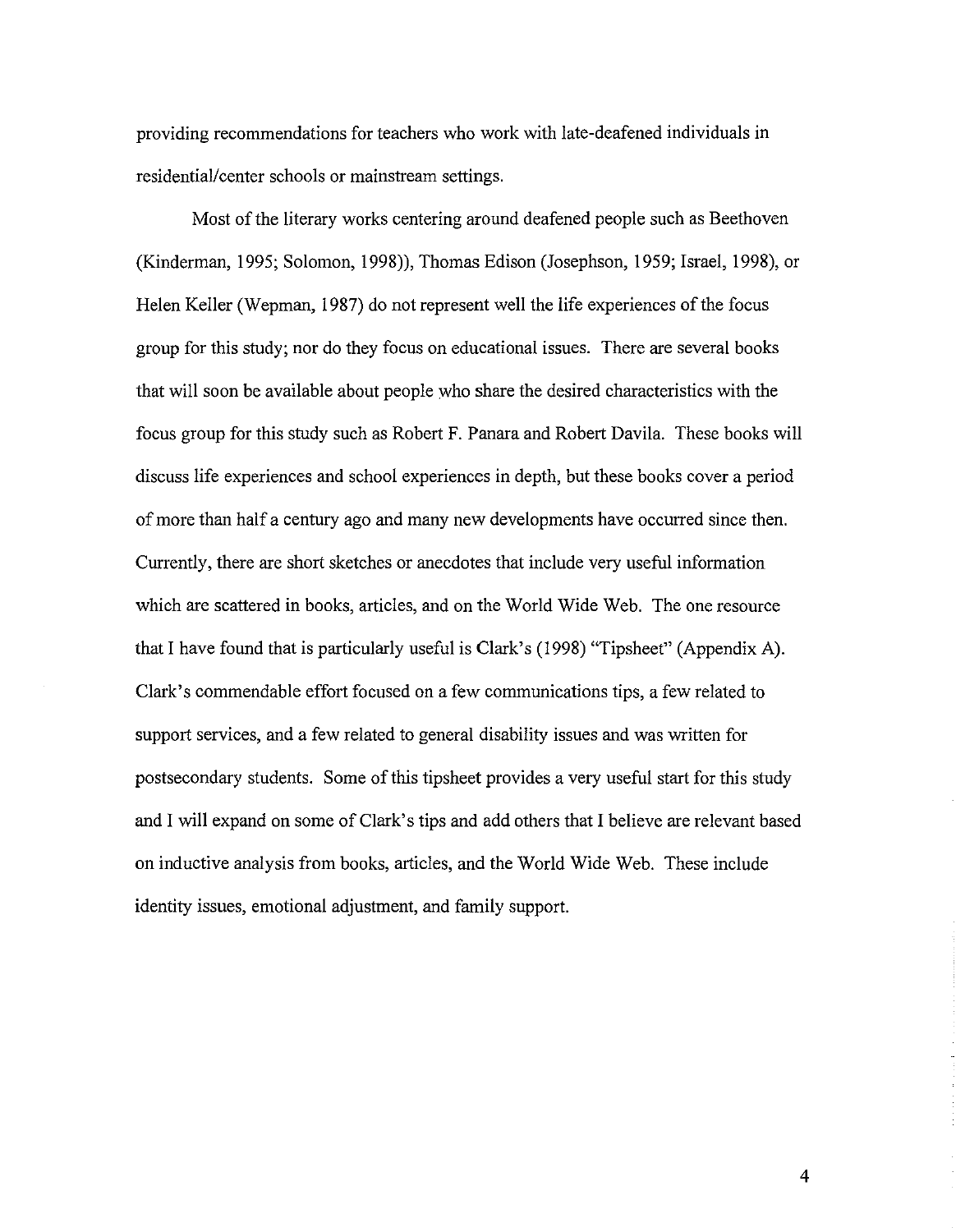#### **Review of the Literature:**

**"As I reflect now on my experiences in..** .schools **settings, I think that the years after I lost my hearing were probably the worst years of my school life because I went back to the same classroom a few days after I became** deafto **the same friends and the same teacher. I was 12 years old at the time and the thing that struck me the most was the attitude change of those people who knew me, joked around with me, taught me how to be a very good student" (Dianne Brooks, 1992, p. 62).**

### *Learning to Learn Visually:*

It could be argued that one of the greatest distinctions between that of a hearing student and a late-deafened student is the way in which they can take in and absorb information. "Visual learning is a proven teaching method in which ideas, concepts, data and other information are associated with images and represented graphically" (Wikipeida: Visual Learning). Although approximately six out of every ten hearing students are visual learners in terms of learning styles, the typical hearing student's classroom places a strong emphasis on aural learning which, in most cases, is parallel to that of the late-deafened student's experience up until the point of deafness. Latedeafened students will need to develop ways to enhance their adaptation to speechreading, communicating in sign language, or other means for retaining information--learning visually is a necessity.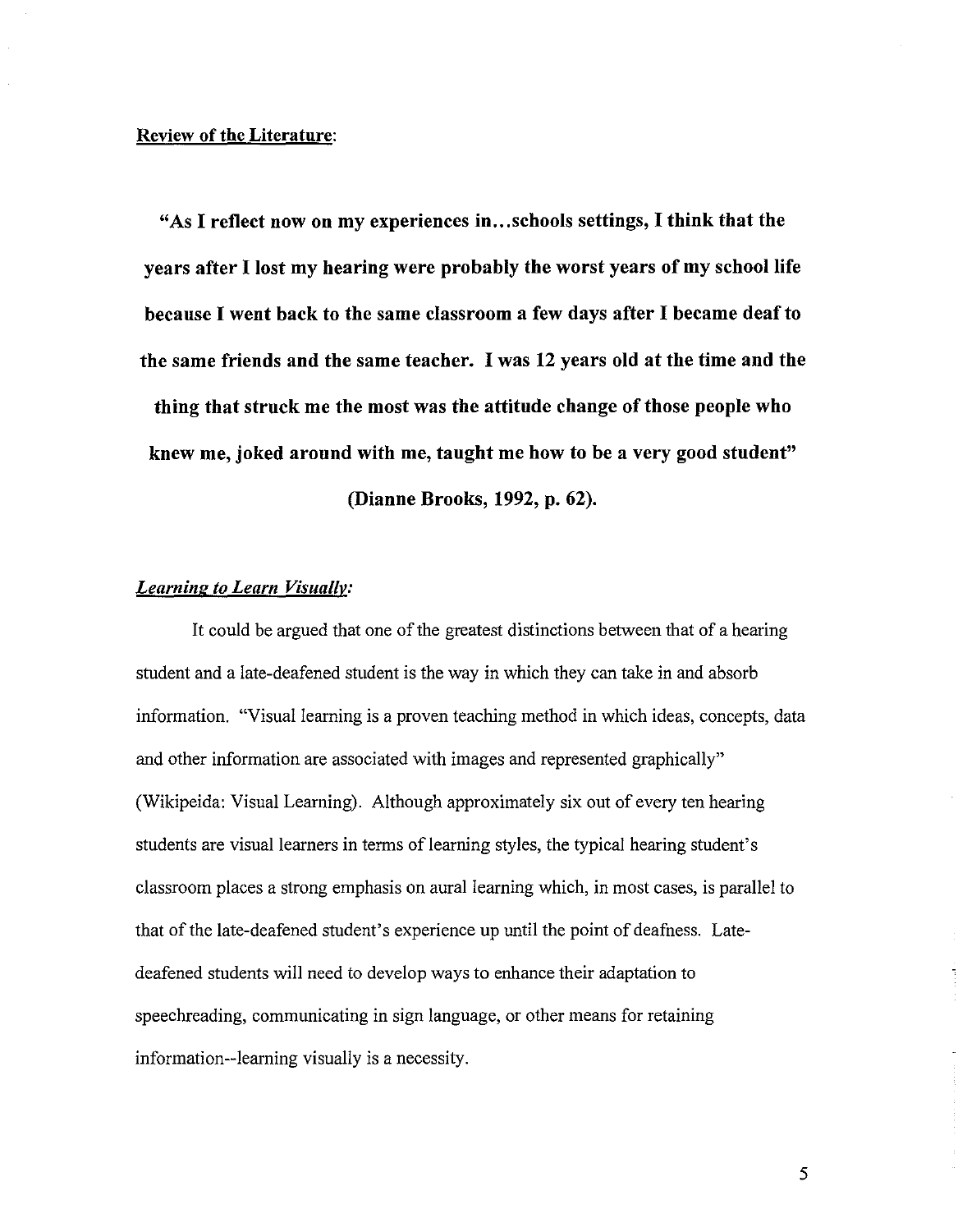The Association of Late Deafened Adults (ALDA) is an association aimed at helping those who are late-deafened deal with the situation at hand. Though they tend to focus more on people who have lost their hearing "after the age of adolescence (13 and above)" they point out that late-deafened people "cannot understand speech without visual clues, and thus cannot rely on their hearing as a means ofreceptive communication. Instead, late-deafened adults must primarily depend on some visual mode of receptive communication, such as cued-speech, speechreading, sign language, or text-reading" (ALDA-Los Angeles: Chapter By-Laws, 2004).

# *Accessing Classroom InfOrmation Through the Eves:*

As Robert F. Panara found out shortly after the onset of his deafness, a new method to ensure success in his public school classroom needed to be discovered. He practiced hard at speechreading to assist in understanding the teacher's instructions and what his classmates were saying. After a very short time, however, it became evident that "reading lips was useless in the classroom when trying to understand the teacher" (Lang, in press). Bob was soon exposed to the early makings of what is now known as a note taker. This "note taker", however, also had the dual responsibility to repeat important information the teacher had said for Bob to speechread. This was partially effective but for the most part Bob resorted to a lot of reading and "self teaching." "Bob found it necessary to just focus on reading the textbook in class. When a *McGuffey's Reader* was used, which included many poems, he would hide the book and, regardless of what was being discussed in class, memorize whole passages of verse" (Lang, in press).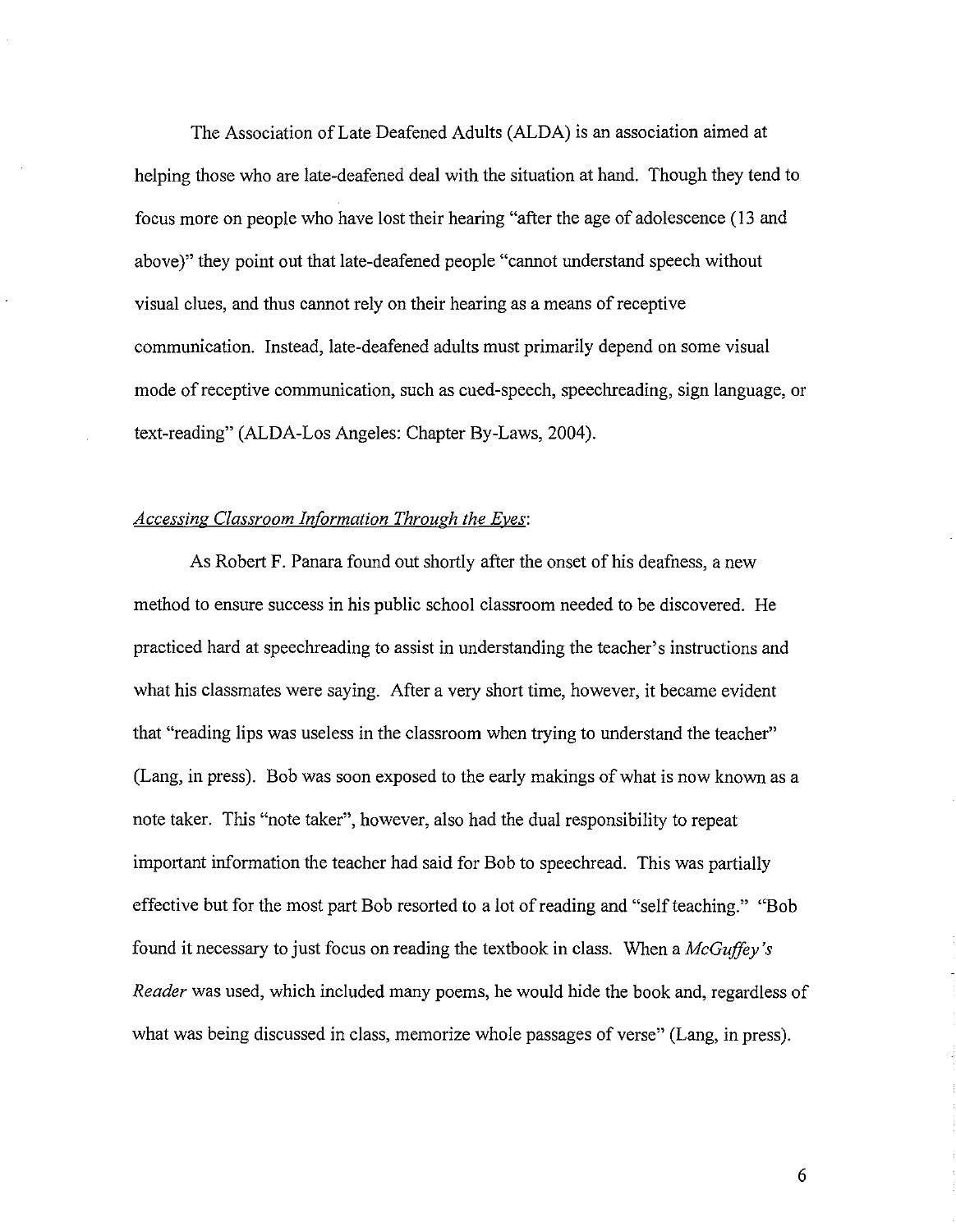Zupp (2006a) explains her experiences with making sure she will have the best possible chance to speechread during her classes. "Because some of my classes were held in large forum halls, I tried to arrive ahead of others so I could get a front-row seat. (I had to sit in the front in order to lipread the professors who were lecturing.)" (p. 18).

Arranging a seat in the classroom to maximize the ability for speechreading is a common occurrence among late-deafened students. "I did not know anything about sign language interpreters or anything like that," wrote Brooks, "so the only thing I did differently was to ask people if  $I$  could sit in front of them or if  $I$  could sit in front of the classroom and do lipreading the best that I could" (Brooks, 1992, p. 60). As with LaRhona Zupp, Dianne Brooks indicates that sitting in the front of the classroom would give better visual access to the teacher's lips allowing a greater chance to successfully speechread.

Speechreading, however, does not always provide the desirable access to the spoken language. Failed attempts to speechread are a common theme among latedeafened people. Stewart (2003) epitomizes the complexities of the English language when he pointed out that "speech consists of elements that differ from each other in the way they sound and yet do not always differ in the way they look on the lips. Only 30 percent of all English words are distinguishable by reading the lips alone" (p. 60).

Zupp (2006a) describes another problem encountered with speechreading. She explains her experiences during her school years when relying heavily on her eyes to decipher information. "Not surprisingly, I would arrive home each day after classes and sleep for hours. My eyes were exhausted. My brain was fried. The energy in took to try to lipread and follow the information was enormous, and I was spent!" (p. 19).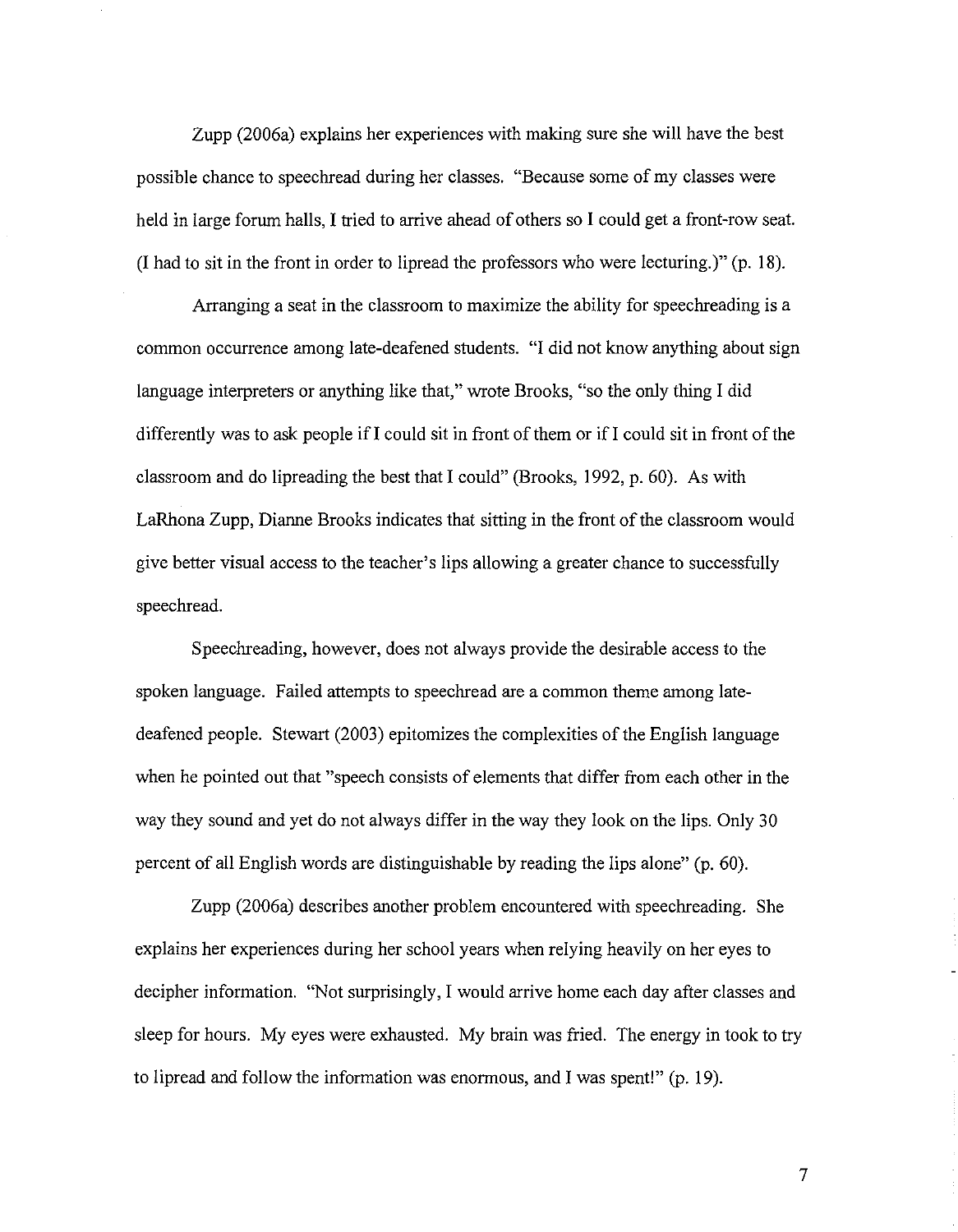Though speechreading the English language may be fraught with challenges, and other outlets may provide a more feasible communicate route, this discovery of sign language as a visual mode of receiving information in the classroom is often made the hard way. As Miguel Aguayo has described, "I learned sign language by mingling with people at the deaf club. I found it surprisingly easy to learn. For eight years I had been getting audible information visually, albeit with a great deal of effort. Even though their sign language was unfamiliar, these people were putting out the information visually in the first place. In fact, in four visits I had acquired a lot of vocabulary and was expressing entire thoughts in sign language" (Woodcock & Aguayo, 2000, p. 121). While the late-deafened students themselves may not be aware of the various possibilities assisting in visual ease we, as teachers, need to present the various routes so that each student can make their own personal decisions.

Coming to the realization about the need for self advocacy for visual access depends on the resources and strategies available to the late-deafened person, and often requires a long period of adjustment before one gains confidence and assertiveness. There are accommodations in the classroom which aid in visual comprehension, but these services are not always needed by all late-deafened individuals. Consequently, requisition for needed services is often easier said than done. "Whether marginalized or not, the need is universal—we must encourage in students the ability to be self-directed learners" (Lang & Meath-Lang, 1992, p. 81). The ability to ask someone to talk more slowly so their lips are easier to read, to look at you when they are talking, or even to write things down when speechreading is to no avail requires a lot of confidence and self-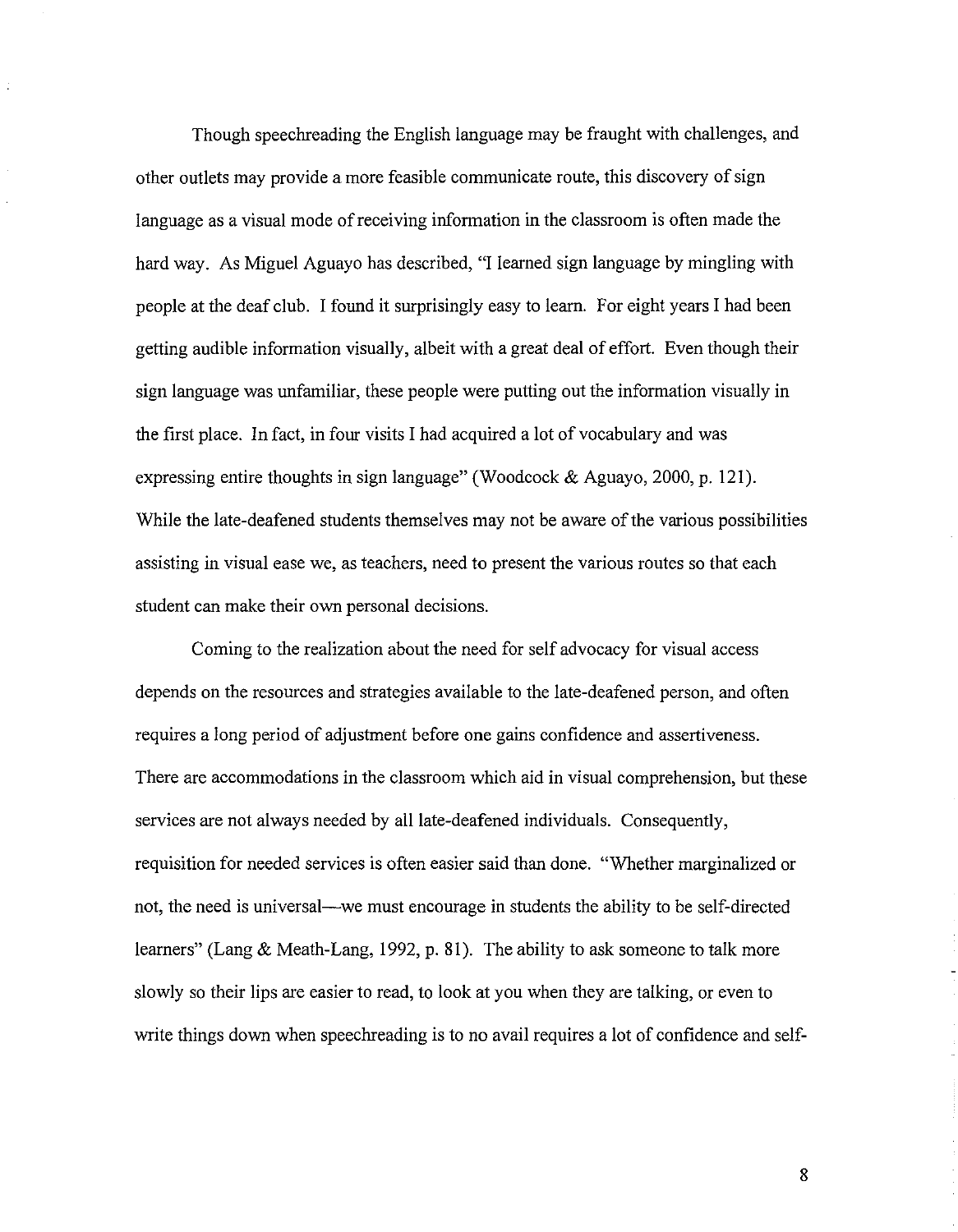assurance. Brooks agrees when she said, "It took me a very long time to be able to admit that I need that kind of thing, a very long time" (Brooks, 1992, p. 63).

When considering all of these possibilities, however, one should note that learning one of them does not necessarily render someone bilingual. Lucas (2001) touches on this idea when she says that, "some people who are signers or who communicate with some kind of manual system are not bilinguals. For example, signers of a manual code for a spoken language exclusively, who perhaps read and write in that spoken language, are monolinguals. This might include people who are late deafened after acquiring a spoken language, and who then use a signed code for that spoken language" (Lucas, 2001, p. 43).

In general, educators must be aware that late-deafened individuals are experiencing an adaptive process of learning to rely less on their ears and more on their eyes. Some will be able to adapt quicker than others but there will be a period of adjustment nonetheless. Although this need for visual stimuli is one both born deaf and late-deafened students share, late-deaf students will have to learn to adjust to this difference during adolescence whereas those who were born deaf have been growing up with this need.

### *Communicating with Hearing and Deaf:*

"Communication allows people to exchange thoughts by one of several methods. There are auditory means, such as speaking or singing, and nonverbal, physical means, such as body language, sign language, touch or eye contact" (Wikipedia: Communication). As the cause of late-deafness varies, so too does its rate of progression.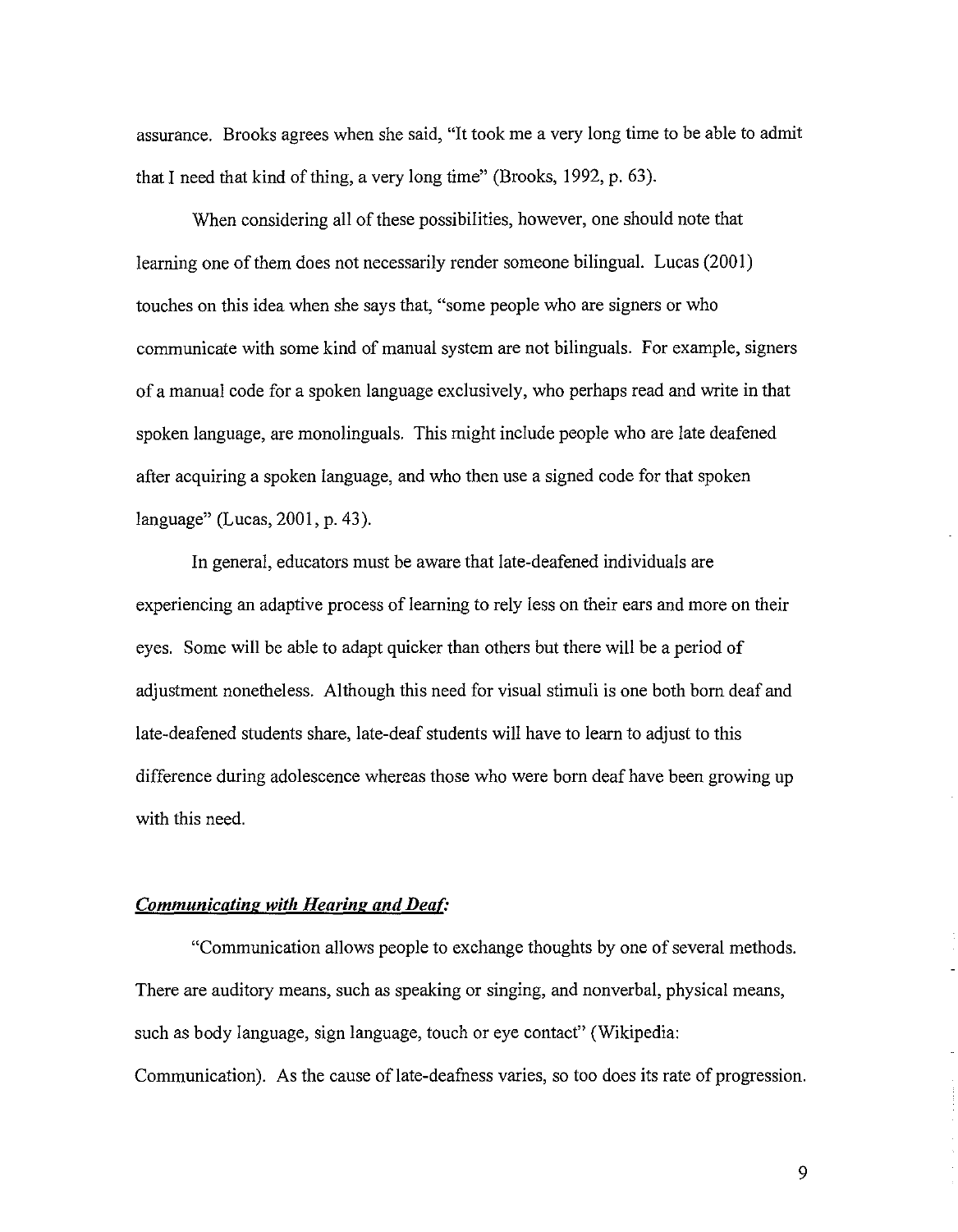The spectrum for the rate of hearing loss ranges from over night to gradual increments. Those who lose their hearing over longer periods will have more difficultly noticing its reduction while those who lose their hearing suddenly might have more difficult admitting it. "Our society is full of people who deny to themselves the fact that they are hearing impaired, while still others, who are aware of their hearing problems, do their best to disguise its presence to the world at large" (Ross, 1996). Eric Lopatin (2006) considers this predicament and concludes that, "The experience, where one doesn't notice something until it starts to interfere with daily life, must be common to many disabilities" (p.4).

# *Aural Communication:*

Regaining the confidence in a conversation after becoming late-deafened is a sensitive issue. Dianne Brooks writes of the need to develop confidence, "I had previously not been able to tell people that I couldn't hear. It wasn't that I was pretending not to hear, I just wasn't using it. And then I became more confident at being . able to say, 'I can't hear, would you actually look at me so I can lip read'" (Brooks, 1992, p.63).

My own hearing loss was a gradual process up. When it became especially difficult to hear I would mimic the other party in my conversation. If they were talking and I had no idea what they were saying I would watch for body gestures and facial expressions showing such emotions as aggression (and I would sympathize with them) or humor (and I would laugh with them)—all the while I would rarely understand what they were talking about. I would oftentimes feel as though the declaration that I did not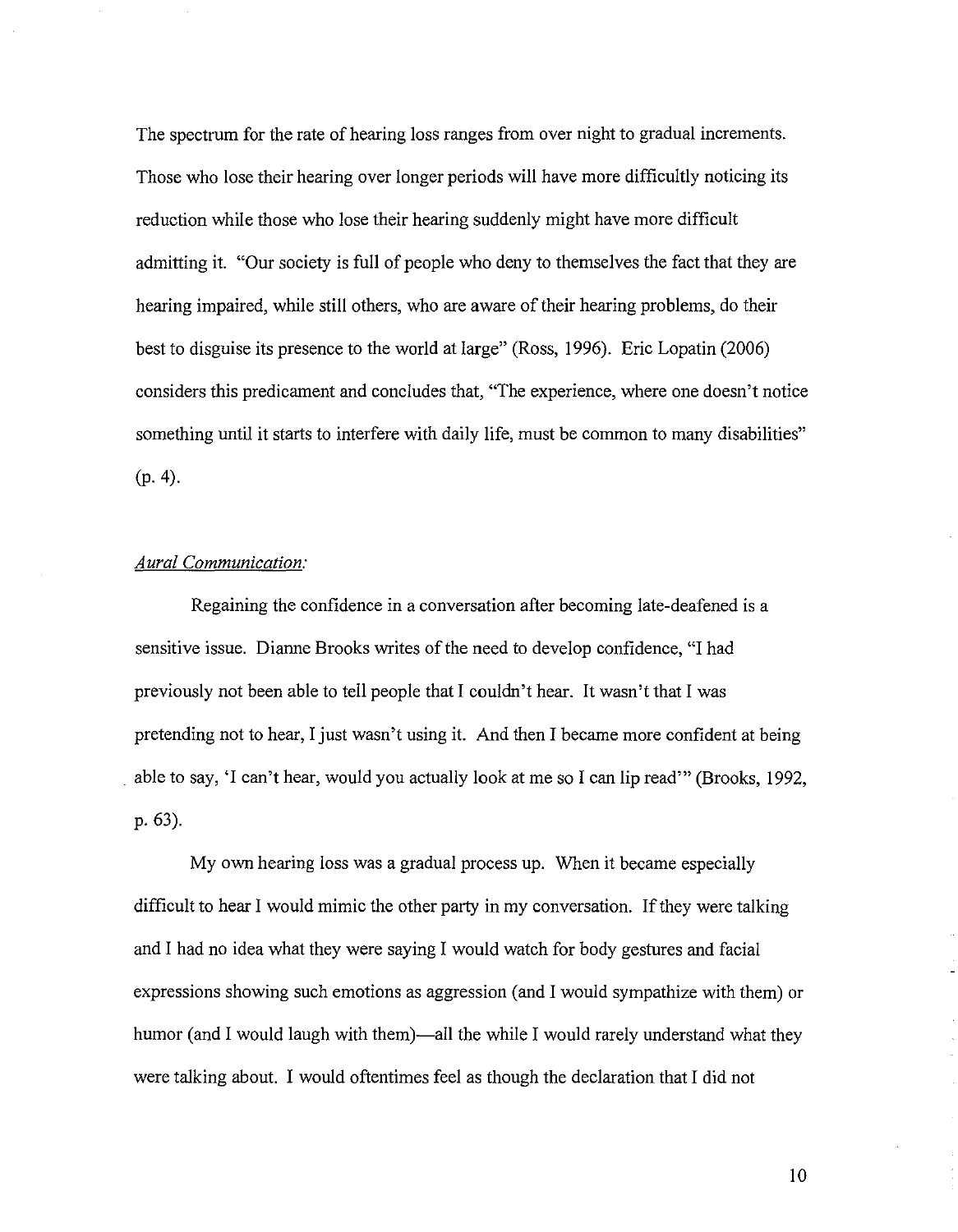understand them would be a burden and nuisance to them. 1resisted asking them to write it down. 1 simply faked understanding.

"Faking it" appears to be a common theme. During the early years ofZupp's (2006b) deafness she wrote that, "I quickly discovered how to wear a plastic smile that would become my protective mask during those early years of adjustment along my silent journey" (p. I). Another example can be found in SchIau's (2004) study when Subject "FR" explained that she would not let anyone know of her hearing loss and simply fake her comprehension (p. 112). Subject "LS", in the same study, indicated that he would let certain people know about his deafness but it was only on a need-to-know basis and even then he was very selective with the recipients (p. 113).

The feeling some late-deafened people have that they need to limit the number of times repetition is requested may relate to prior embarrassing experiences. As Oliva (2004) writes, "Often, the first thing that late deafened people become aware of is that hearing people in general have neither patience for nor knowledge of the unique needs of an individual with a hearing loss" (p. 37). Bob Panara expressed similar concerns about "burdening" his friends with his deafness. "He thought about his deafness and worried about whether his friends would have the patience to try to communicate with him" (Lang, in press). These anecdotes reveal an important consideration for teachers who may need to modify instructional strategies to enhance this communication.

Not only do late-deafened students harbor fears that their peers will not have the patience to communicate with them, they also fear such problems with their teachers. Brooks (1992) shares a story which occurred during a foreign language class where the teacher would call on random students for translations of passages in a book. "She [the

II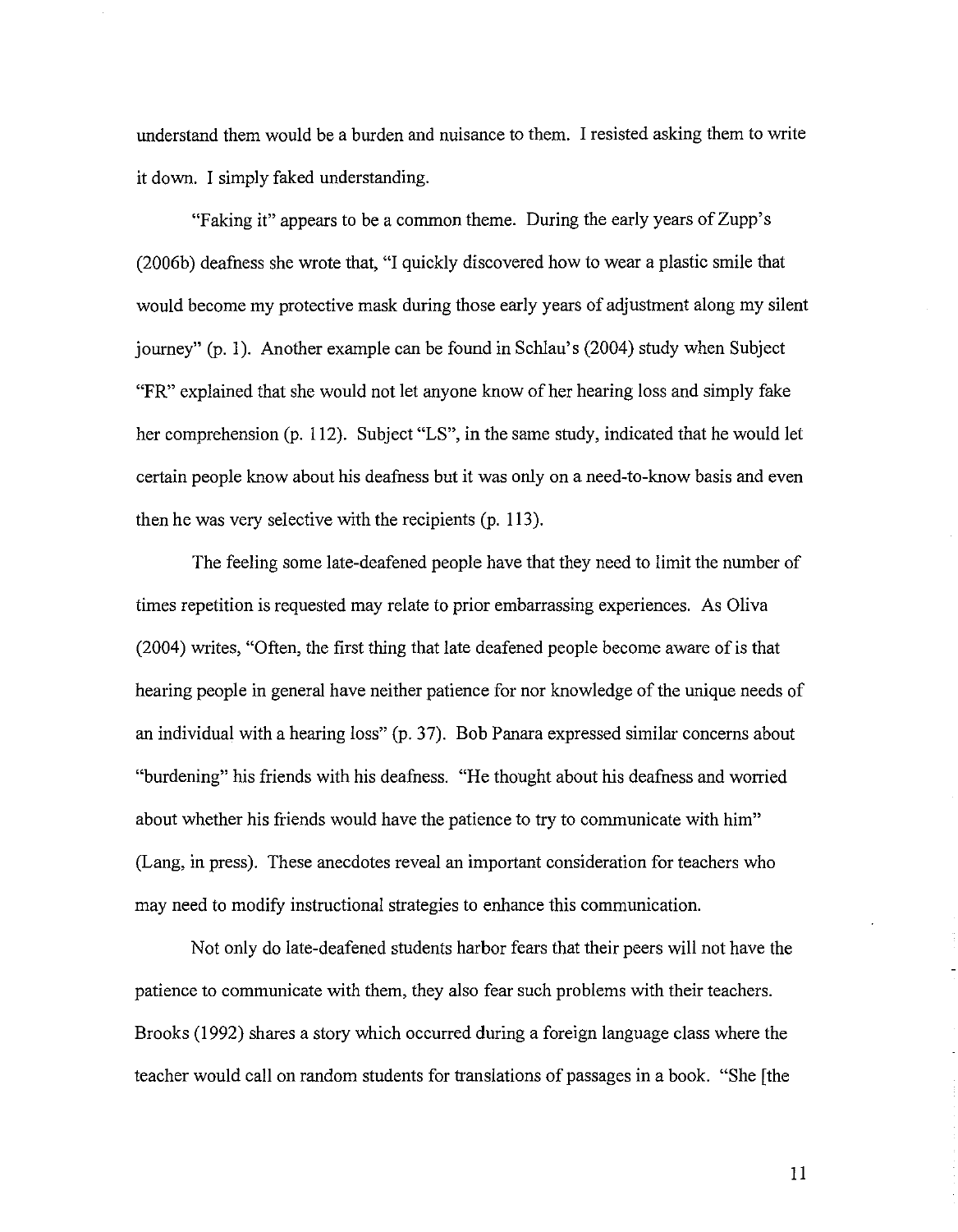teacher] would call on each person to translate a part in the book and then give you a grade. She called on me one day and I was looking down at the time, so another student tapped me to tell me the teacher was talking to me. When I looked up, she was looking at me very exasperated in a way, and in front of about 34 kids in the classroom she told me she didn't see why I was in that class, I couldn't hear anything, I couldn't understand anything, she didn't really feel that I was going to make it" (p. 62).

é,

There are many factors influencing which mode of communication a latedeafened individual attempts to adopt. Some of these influencing factors include their age of onset, their family values and beliefs, and the support around him/her. Foster and DeCaro (1988) confirmed these varying techniques, "Students use many types of communication, including speech and lipreading, signing using either ASL or signed English, fingerspelling, writing and gesturing" (p. 2). Whether late-deafened individuals continue to use their first auditory language after losing their hearing or not changes from case to case and situation to situation. Clark (1998) pointed out, however, that "students who are late deafened tend to rely on written English as their primary mode of communication" (p. 3).

As the personal accounts demonstrate, it should never be assumed that a latedeafened student is understanding a lecture or conversation even though body language may seem to indicate understanding. "For the deaf postsecondary student, the first step toward effective dialogues and self-directed learning is the identification of communicative and attitudinal barriers that may inhibit his or her own learning" (Lang  $\&$ Meath-Lang, 1992, p. 81). A teacher making his/her patience known and willingness to make sure the late-deafened learner is following will help build confidence in the student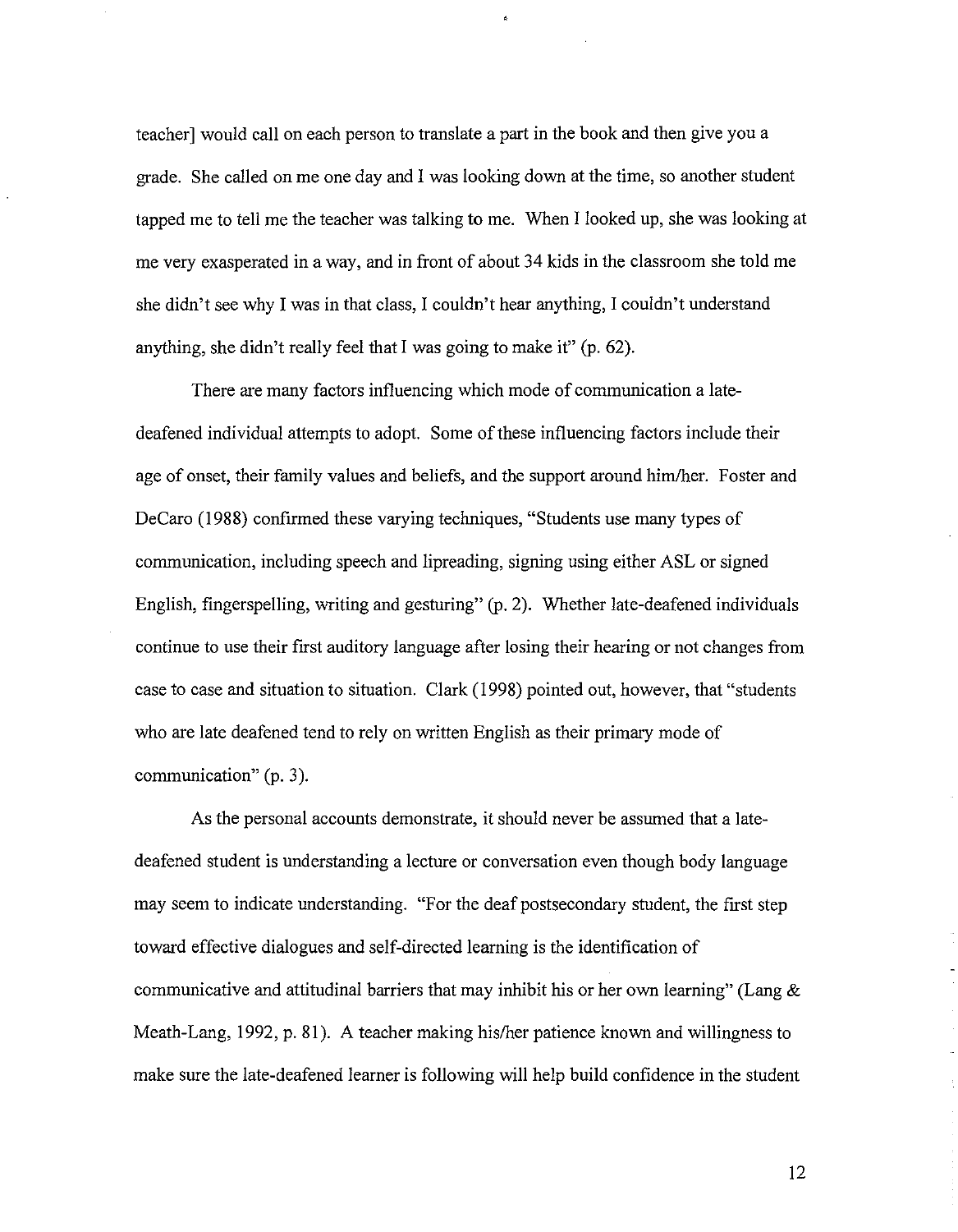to communicate when something is not entirely understood. Patience is an important trait that the party who is attempting to communicate with the late-deafened person, or anyone with a communication difference, must manifest. Encouraging a response from the latedeafened individual to assure comprehension would aid in complete understanding as well. Of course, this is a good practice with all deaf students.

# *Technological Issues:*

Technological advancements made in the world are growing exponentially with new discoveries frequently emerging. For the most part, these advances are aimed at making things more luxurious for the majority population or making those who are not in the majority population more "norma!." What exactly the word "normal" means could be debated, but there is no doubt that, in general, this "normalized vision" includes those who can hear. Those who cannot hear, then, are often encouraged to consider new and more effective ways to hear. Along with advances in technology related to improving hearing, there are also vast improvements with resources such as real-time captioning and other forms of technology focusing on the printed word.

# *Cochlear Implant:*

Not only are late-deafened students going through the phase of learning how to process information more visually, they are also confronted with the ever growing questions regarding a cochlear implant. "A cochlear implant [CI] is an implanted electronic hearing device, designed to produce useful hearing sensations to a person with severe to profound nerve deafness by electrically stimulating nerves inside the inner ear"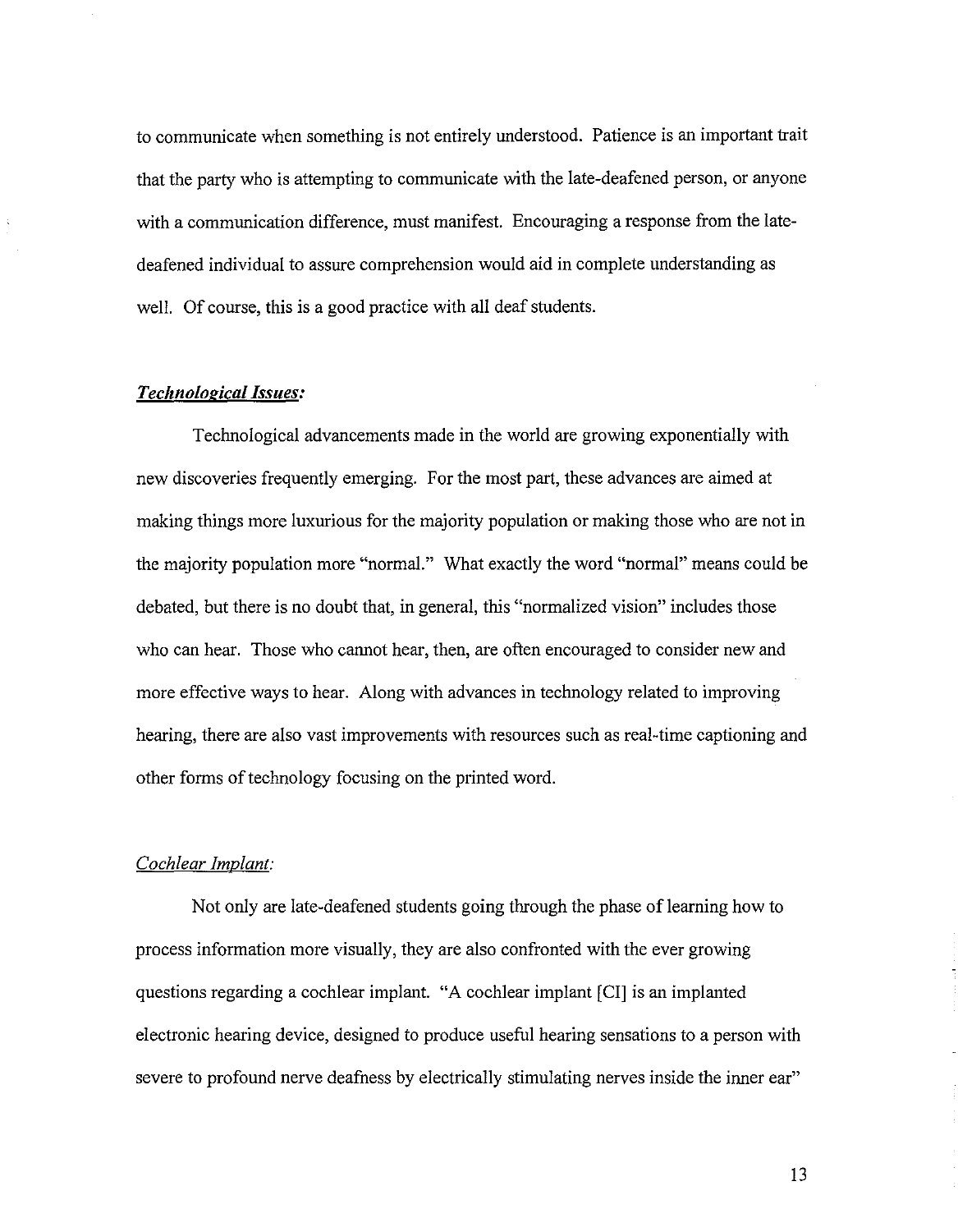(U.S. Food and Drug Administration, 2004). With the technological rise, hearing devices are on the rise as well with regards to their effectiveness, the ease of implant, and the encouragement to obtain one.

As pointed out on *Cochlear Implants* - *Facts* in the year 1993 there was approximately 7,000 people worldwide with some form of implanted "listening device." The information continues to state that in 1994 there was over 10,000 people worldwide who where hosts of various types of cochlear implants. This shows an astronomical increase of 3,000 patients receiving an implant over the period of one year. The National Institute on Deafness and Other Communication Disorders reported that, in 2007, "nearly 100,000 people worldwide have received implants. In the United States, roughly 22,000 adults and nearly 15,000 children have received them" (The National Institute on Deafness and Other Communication Disorders, 2007). Thus, the number of individuals with implants over the range of 1993 to 2007 increased from 7,000 people to 100,000 people worldwide, which yields an average of 6,600+ new patients annually.

Prior to becoming deaf, late-deafened individuals have spent at least 10 years of their life in a hearing environment developing their speech and listening skills. Because of this, assuming they still have their nerves intact, they are prime candidates for cochlear implants. Consequently, the greater length of time that people have their hearing the larger vocabulary they will develop with accurate pronunciation. Fishbein (2002) and Froude (2003) stated that those deafened after the age of 3 will likely experience highly successful cochlear implant results. They go on to say, however, that "clearly a child deafened at 16 years has very different language skills and knowledge than one deafened at 3 years" (p. 93).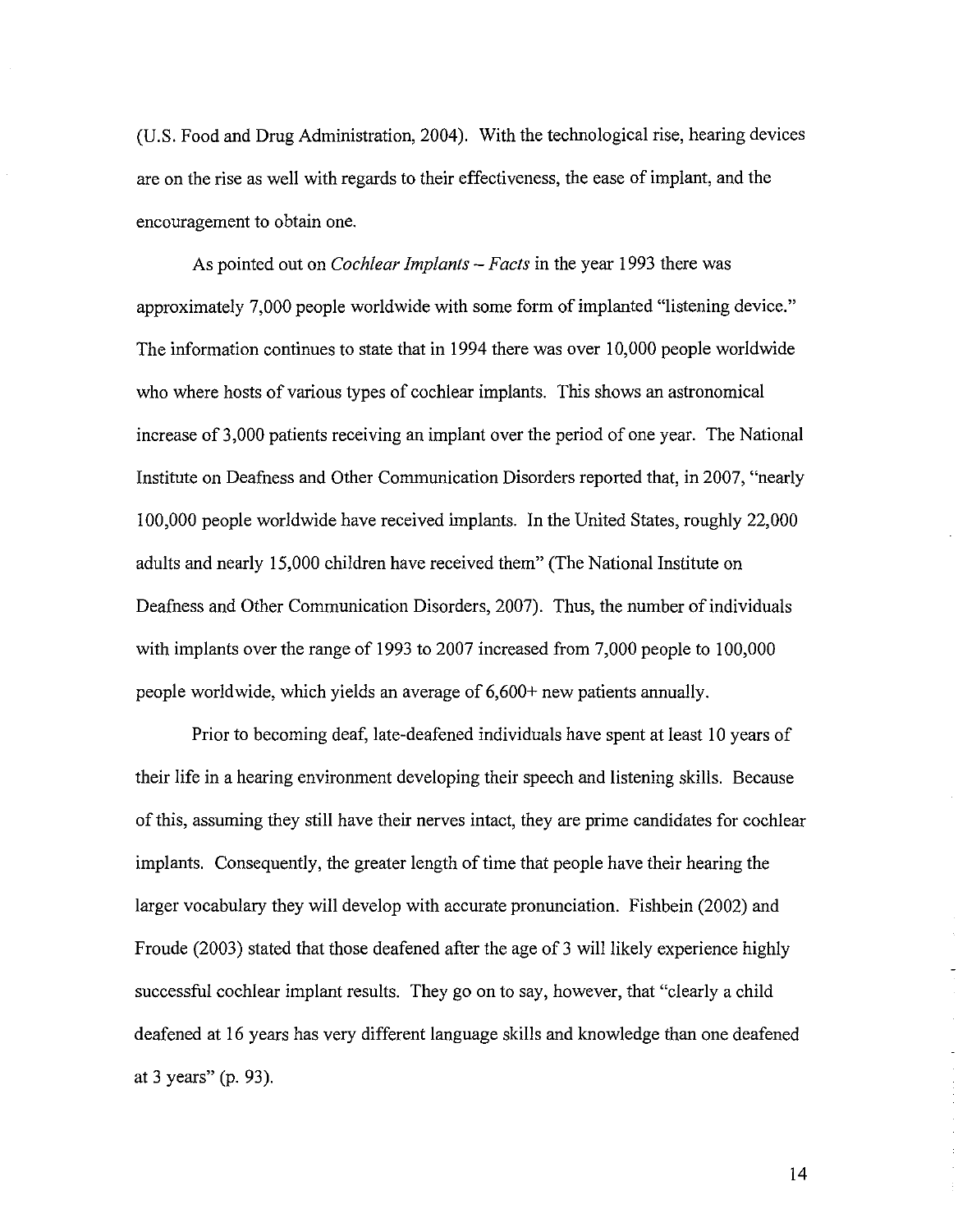A consensus panel appointed by the National Institutes of Health found similar results when they "acknowledged that there is far more evidence of the value of cochlear implants in children or adults who were deafened after learning language than in those who were deafened before learning language" (Sound from silence: The development of cochlear implants, 2003). This may be true but implants do not necessarily eliminate the need for visual communication such as with signs. The English language is extremely complex and even with my 18 years of hearing I still encounter words on a daily basis that I am unfamiliar with or am not certain of their correct pronunciation.

There have been many circumstances with wonderful results in late-deafened people but advocating such results when there is the possibility that they may not come true can be a very emotional experience. Marschark and Spencer (2003) discussed the results that might arise when implanting cochlear implants into children. Marschark and Spencer (2003) stated that, "there have been concerns that cochlear implantation will have negative effects on children by interfering with development of self-image as deaf persons and damaging self-esteem due to lack of a peer group" (p. **44** I).

There are many views about the benefits and disadvantages of implanting latedeafened individuals. Some are more supportive of cochlear implants while others are more supportive of sign language or other manual modes of communication (Cued Speech, SEE, Contact Sign, etc.). Someone in favor of a cochlear implant might be so inclined to base statements on the understanding that late-deafened individuals have had a longstanding exposure to the spoken language. Along with this exposure comes a natural comprehension of word order and pronunciation aiding in the effectiveness of assistive hearing devices. "One can go only so far in using linguistic predictability to comprehend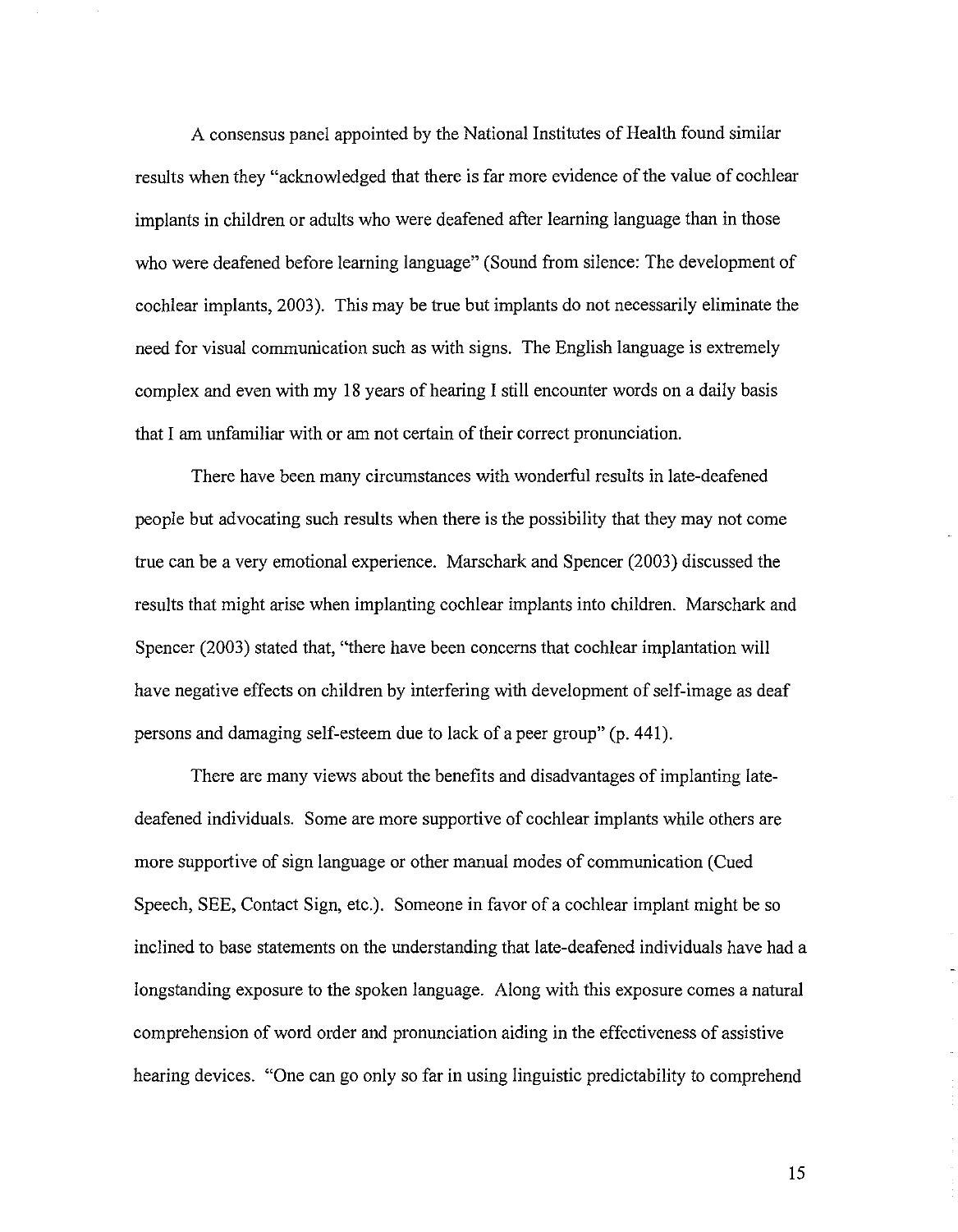unheard elements; at some point, having sufficient acoustic information is critical" (Ross, 2007).

It should also be pointed out that, even though late-deafened students might be prime candidates for receiving a cochlear implant, such technology does not eliminate the need for visual communication such as through sign language. "Audiologists will emphasize, over and over again, that the cochlear implant, while a truly marvelous technical creation, is not going to replace a normal cochlea. People cannot enter the implant process expecting to exit with normal hearing" (Ross, 2007). Yet, some people are quick to propose solutions through technology and do not see the whole picture. As Miguel Aguayo has written, "My family could not bother to learn the fingerspelling alphabet in the twenty years since I became deaf. Yet they could barely avoid tripping over one another in the race to the telephone to call the cochlear implant clinic to set up an appointment for me" (Woodcock & Aguayo, 2000, p. 69).

## *Real-Time Captioning:*

Not all late-deafened students have a desire to learn sign language and, as pointed out above, assistive listening devices do not allow complete access to the entireties of the spoken language. In order to fill this information void then, the uses of other services to meet this need are available. University of Arkansas  $(1996 - 2001)$  reported that "those who are late deafened...frequently do not rely on sign language as their primary communication strategy, and tend to rely on residual hearing, speechreading and visual written language, necessitating such accommodations as Computer Assisted Rapid Translation (CART)" (National need and statement of the problem section, para. 2).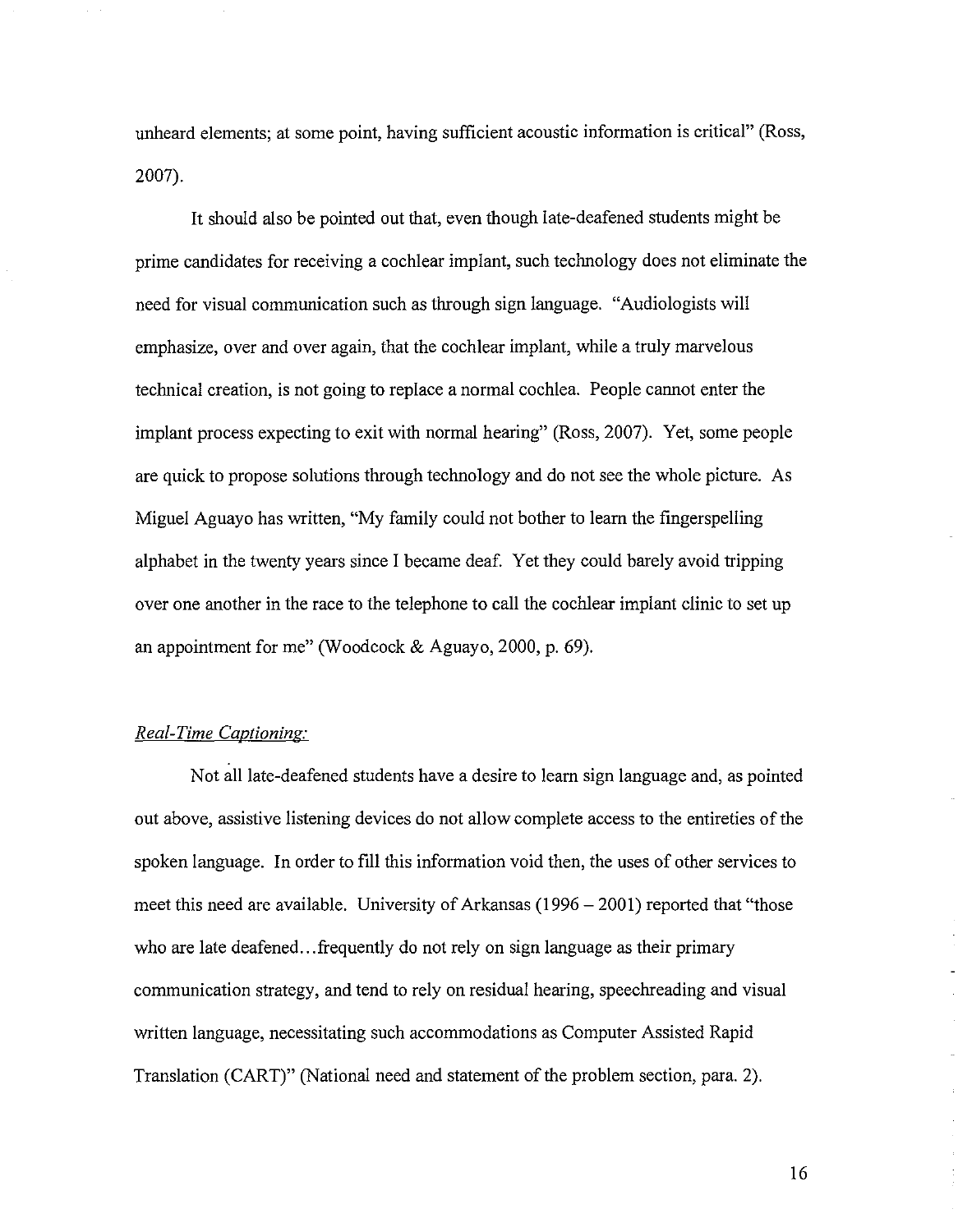"CART is the instant translation of the spoken word into English text using a stenotype machine, notebook computer and realtime software. The text appears on a computer monitor or other display. This technology is primarily used by people who are late-deafened...or have cochlear implants" (Communication Access Information Center, 2004). Other schools use similar real-time captioning systems such as C-Print which is "a real-time speech-to-text transcription system used as a support service with deaf students in mainstream classes" (Elliot, Everhart, Francis, McKee, & Stinson, 2001, p. 285).

Buchkoski (1998) found similar results when he summarized that, along with an increase in the number of late-deafened individuals in the educational field comes a more complex array of accommodations. "The demand for real-time captioning, real-time graphic display, video captioning, assistive listening devices and notetaking services continues to expand. For those students who do not use sign language, these services are equally important to their success, just as an interpreter is to a profoundly deaf person who depends on sign language" (Buchkoski, 1998).

#### *Developing Identitv:*

Our identity is shaped and molded through thousands of interwoven and intertwined complexities. When one loses their hearing it is as if a knot has been undone and things begin to unravel. "For a late-deafened adult, the journey into the world of deafness is mostly about coming to terms with our new identity and deciding which road we will travel. Whether we learn sign language or lipreading, whether we wear hearing aids, get cochlear implants, use both or neither, whether we work with or socialize among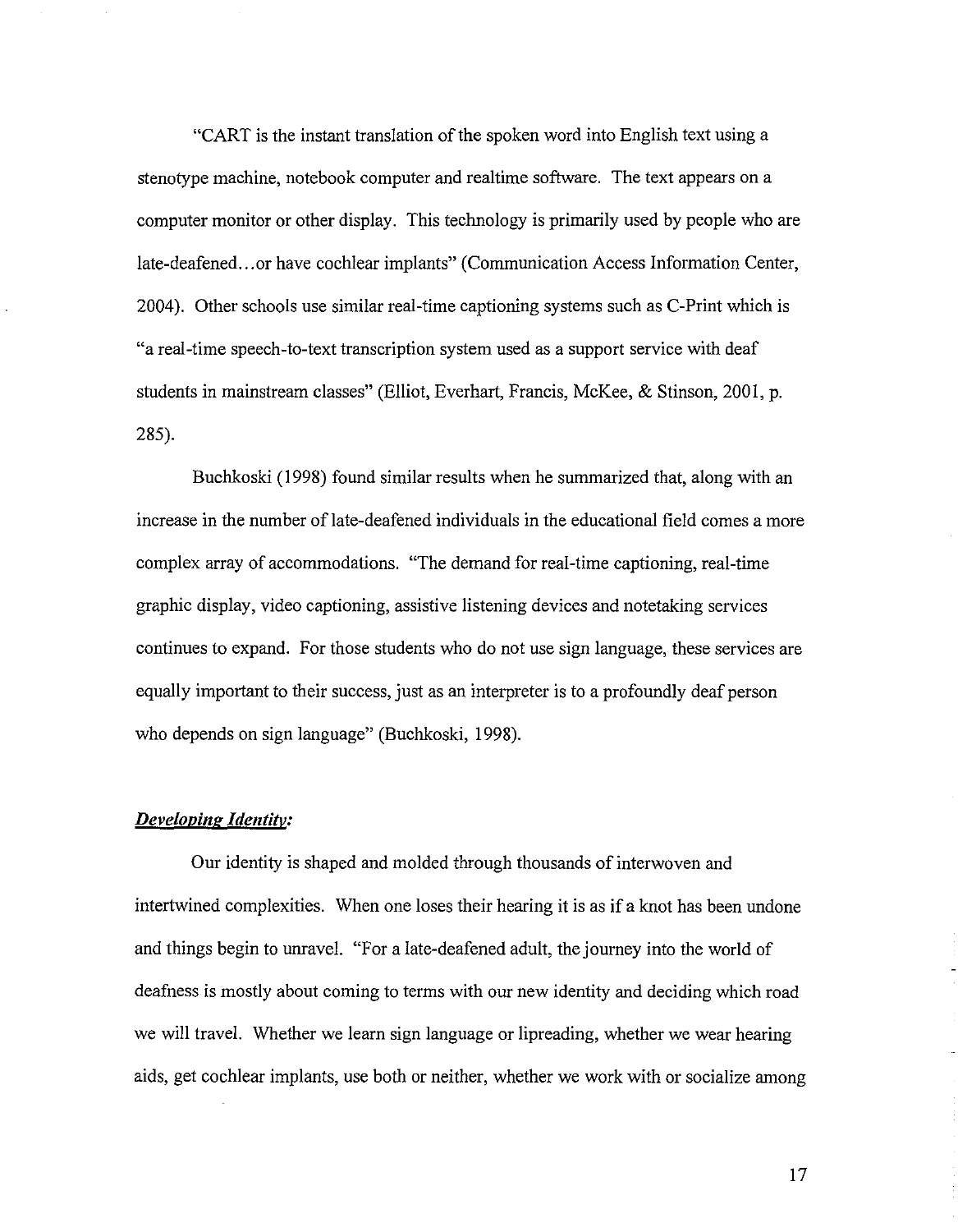deaf or hearing individuals, we all ultimately find our new wings. And when we finally realize that we are so much more that just our ears or the labels we are given, our journey becomes, more deeply, one of the human spirit" (Zupp, 2007, p. 11).

Identities are shaped by many factors, including, for example, personal experiences, interpretations of the world around us, ways in which we communicate, and how we look. Self identity may be significantly influenced by the onset of deafness. "For in the days ahead, following the illness that took my hearing," wrote Zupp (2006b), "the person I knew myself to be would disappear, and along with the profound discovery of silence, a new identity would emerge" (p. 1). Late-deafened people "experience an identity crisis or a period with an absence of identity — meaning that they cannot see clearly, or at all, who they are now with a loss of hearing, or how they can live, be or relate positively with their hearing peers, family or environment (The Ear of My Heart).

The strength required to adjust to surrounding circumstances varies from one individual to the next. However, in a study conducted by the National Academy on an Aging Society (1999) it was discovered that "people with hearing loss are more likely to report symptoms of depression, dissatisfaction with life, reduced functional health, and with draw from social activities" (p. 1). Though this might be true, there are many instances out there of which late-deafened people have dealt with their situations positively and successfully. Brooks (1992) explains her strength when dealing with her situation of late-deafness: "That doesn't mean that I didn't have any adjustment problems, because I did. I had to learn how to accept the fact of my deafness. Each experience I had, each frustration I experienced, made me a little more confident, a little more determined" (p. 63).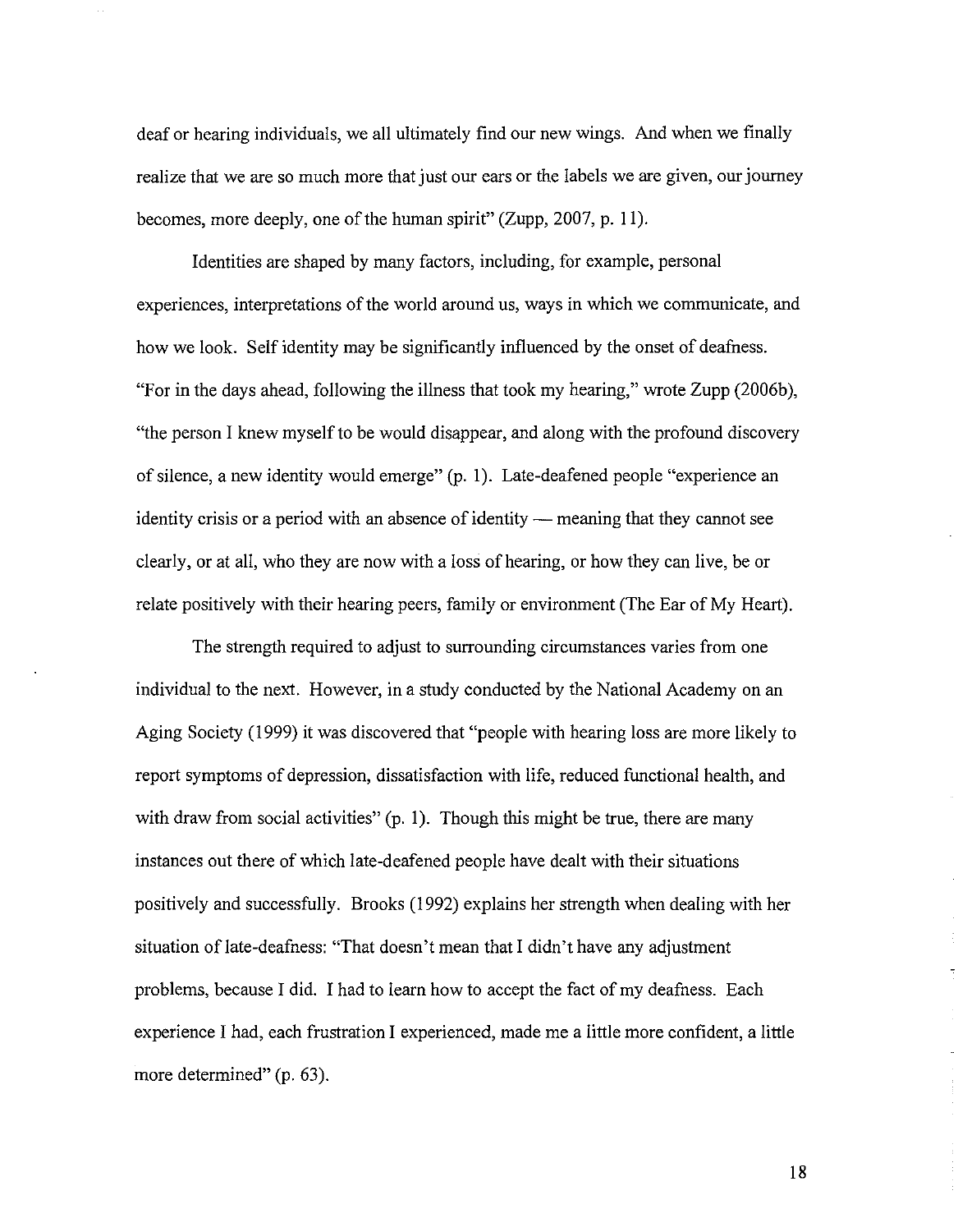The notion of having "role models" is not one that should be dismissed lightly. Bob Davila, who lost his hearing at the age of II (Lang, Cohen, & Fischgrund, in press), overcame obstacles of poverty, late-deafness, and being a member of a minority group. He continued this upward pursuit and is now the president of Gallaudet University. Bob Panara, who lost his hearing at the age of 10 (Lang, in press), went on to become a well respected and inspirational teacher of the deaf in English and Theatre. Harry Lang, who lost his hearing at the age of 15, published eight books as a university scholar (http://www.rit.edu/-468www/MSSE/faculty\_detail.php3?fid=3).

My own acceptance of my hearing loss and my current demeanor might be different than it is today had my mother not told me about Gallaudet University. There 1 was able to meet others who were deaf like me. I was able to be involved in any activity without obstacles, I was able to see successful deaf role models, and I was able to shape my new identity. All of these things and more helped me to accept who I am, be more comfortable with myself, and strengthen my core being.

Subject "LS" in Schalu's (2004) study had a similar opportunity and expressed his fortune in being able to attend a school where he met others like himself. "1 was fortunate to become deaf at a relatively young age. 1was able to attend college at Gallaudet, a school for deafstudents. 1 was able to meet peers, become involved in the Deaf culture to some extent, and learn that being deaf does not have to limit a person in any way except for actually hearing sounds and speech" (p. 124). LaRonda Zupp agrees with Subject "LS" when she explained the benefits of attending Gallaudet University. "It was there [Gallaudet University] I affirmed that being unable to hear does not prevent one from fully participating in life!" (Zupp, 2007, p. 9).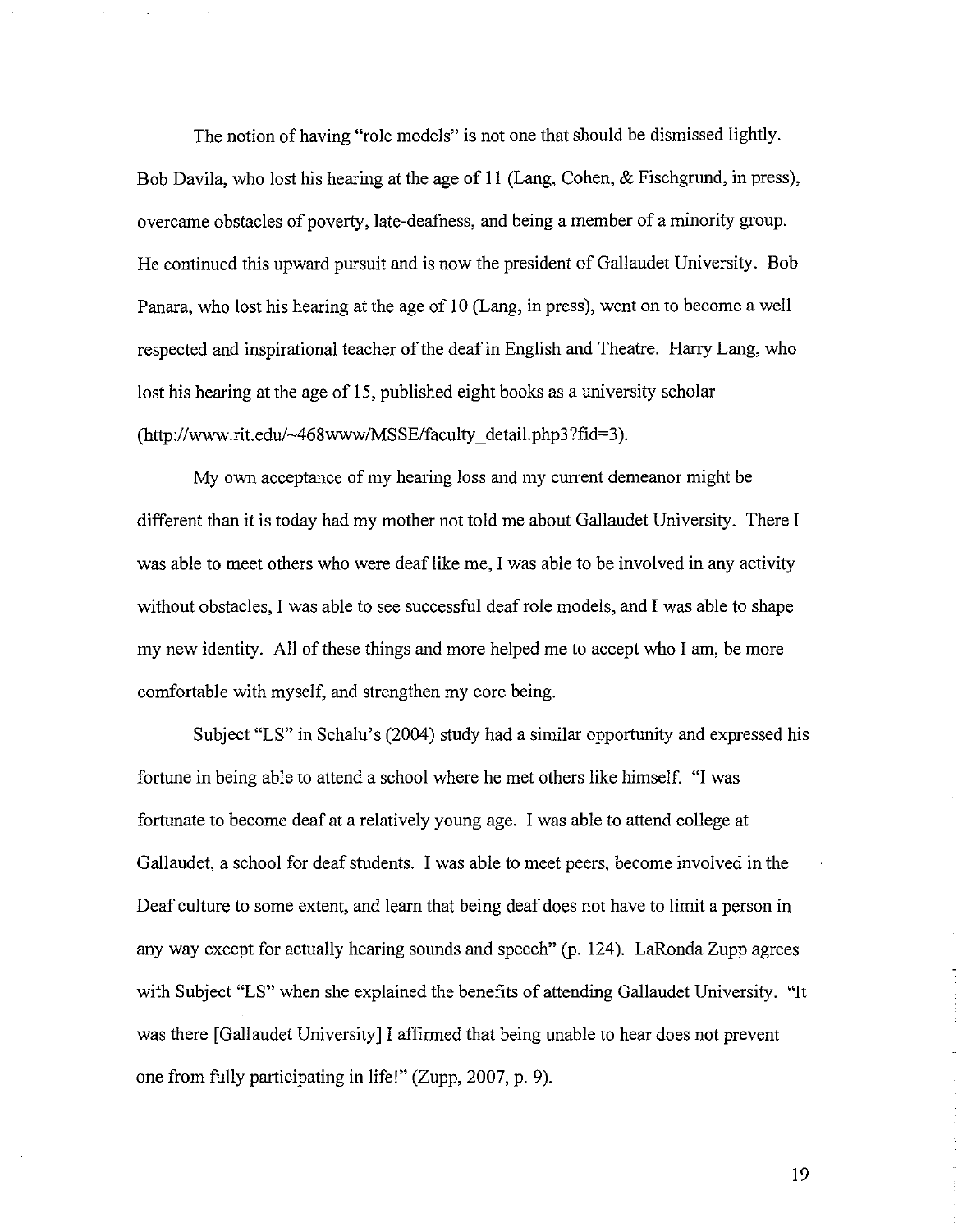While time at Gallaudet University may play an important role in shaping a deaf identity, the resulting experience is not always universal. For example, Dianne Brooks (1992) wrote, "I didn't do very well personally or socially the first couple of years there [Gallaudet University] because I lacked really good sign language skills and there were so few of us at the college at that time who were not proficient in sign language. There were maybe 10 or 15 of us new persons who were really feeling awkward and out of place. We all found it very difficult to adapt and be accepted into that cultural deaf world. Eventually I left Gallaudet and went to Howard University in Washington, DC" (p.61). Dianne, however, eventually returned to Gallaudet University as a counselor and currently works at the National Technical Institute for the Deaf (NTID).

Zupp (2006b) pondered over this predicament at the onset of her deafness: "Just who was I and where did I belong, anyway? For some time, I felt as if I didn't fit in. I was fully accepted by neither hearing nor deaf peers, and I often felt rejected by both" (p. 19). This is just one example of the many questions that late-deafened people ask themselves. In general identity "issues are common among people with hearing loss. They often consider themselves to be hearing people who cannot hear. A few are able to successfully integrate into the culturally Deaf community, but the vast majority see themselves stuck between the hearing world and the Deaf world, and involved in neither" (Hearing Loss Web). Brooks (1992) discusses one of the struggles she had to overcome when accepting who she is. "I didn't really consider myself deaf' (p. 60). Similarly, "CJ" in Schlau's (2004) study reported that he "didn't know how to be identified" and he described himself as "close to the edge at times lacking confidence with a poor self image" (p. 127).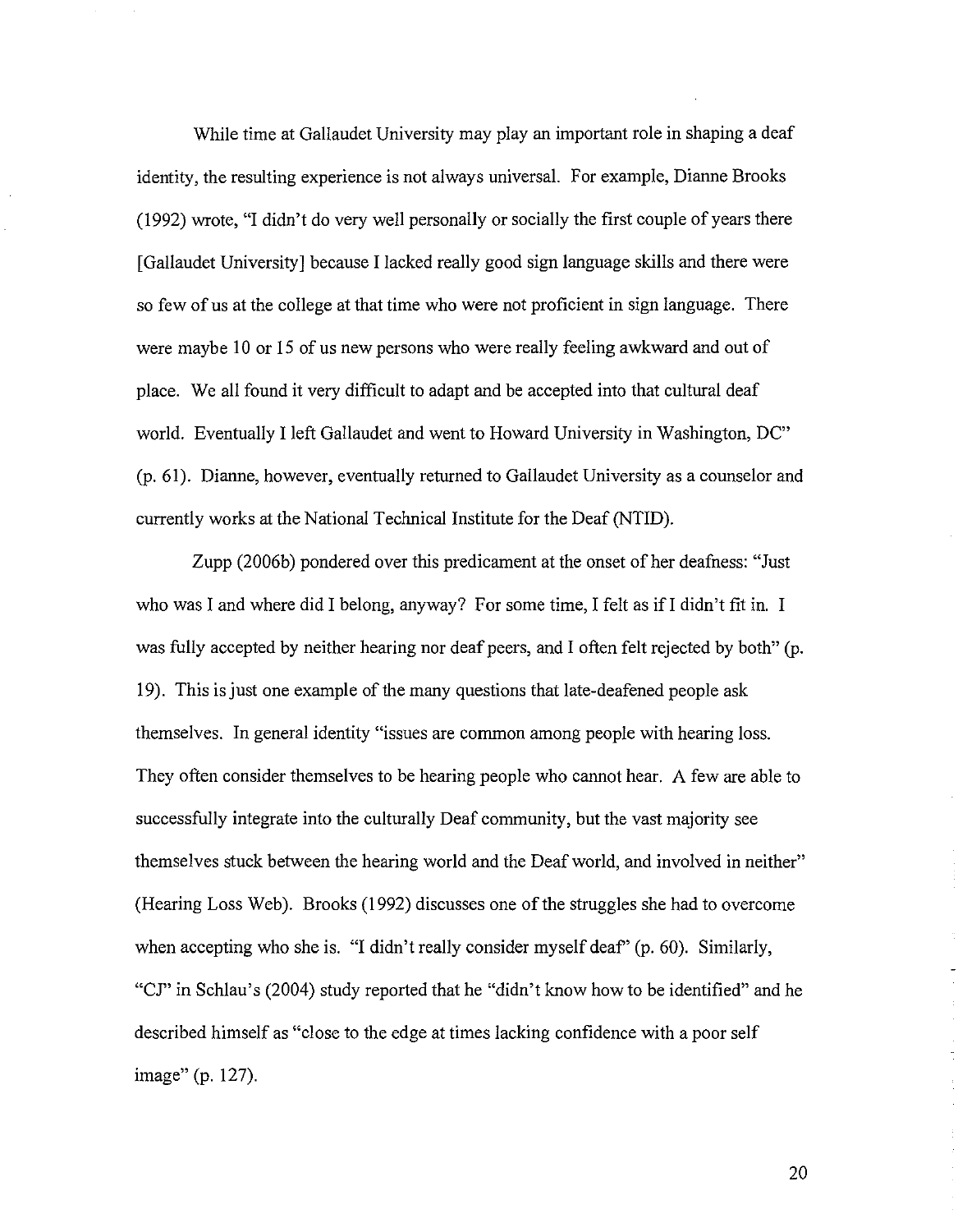# **Emotional Adjustment:**

Overtime I began to pay more attention to doctor visits, examinations, and do more research of my own regarding my medical condition. I began to become more comfortable using sign language in public and letting others know that I am deaf. I began to talk more openly about my situation and my life story as well. I began to accept what I was going through, what had happened to me, and what I would likely encounter as time goes on. Subject "LS" in Schlau's (2004) study described this process of acceptance when he declared that he denied his hearing loss at first but as time went on, he learned that it is necessary to accept his current reality (p. 77). Subject "FR", however, in Schlau's (2004) study admits that "she just do[es] not accept that [she] is deaf" (p. 119). This range of emotions must be recognized by the classroom teacher in considering how best to provide students support.

Miguel Aguayo recalls his struggles with accepting his deafness and the implications it would have, "I was in so much denial that I continued to audition for singing and guitar playing jobs, and enrolled in college to study music. The constant rejection and failure eventually forced me to confront my hearing loss. Unfortunately, I dropped out of college for many years instead of switching to another field. The only 'lasting' asset of my denial stage is a willingness to charge in and embarrass myself. Nothing could be that bad! Even so, I am sensitive to rejection" (Woodcock & Aguayo, 2000, p. 50).

Coming to terms with reality happens on an individual basis. As Schalu (2004) demonstrated, Subject "LS" admitted that sometimes deafness is an aggravation for him but he still accepts it and deals with it accordingly (p. 120). As for me, when I was first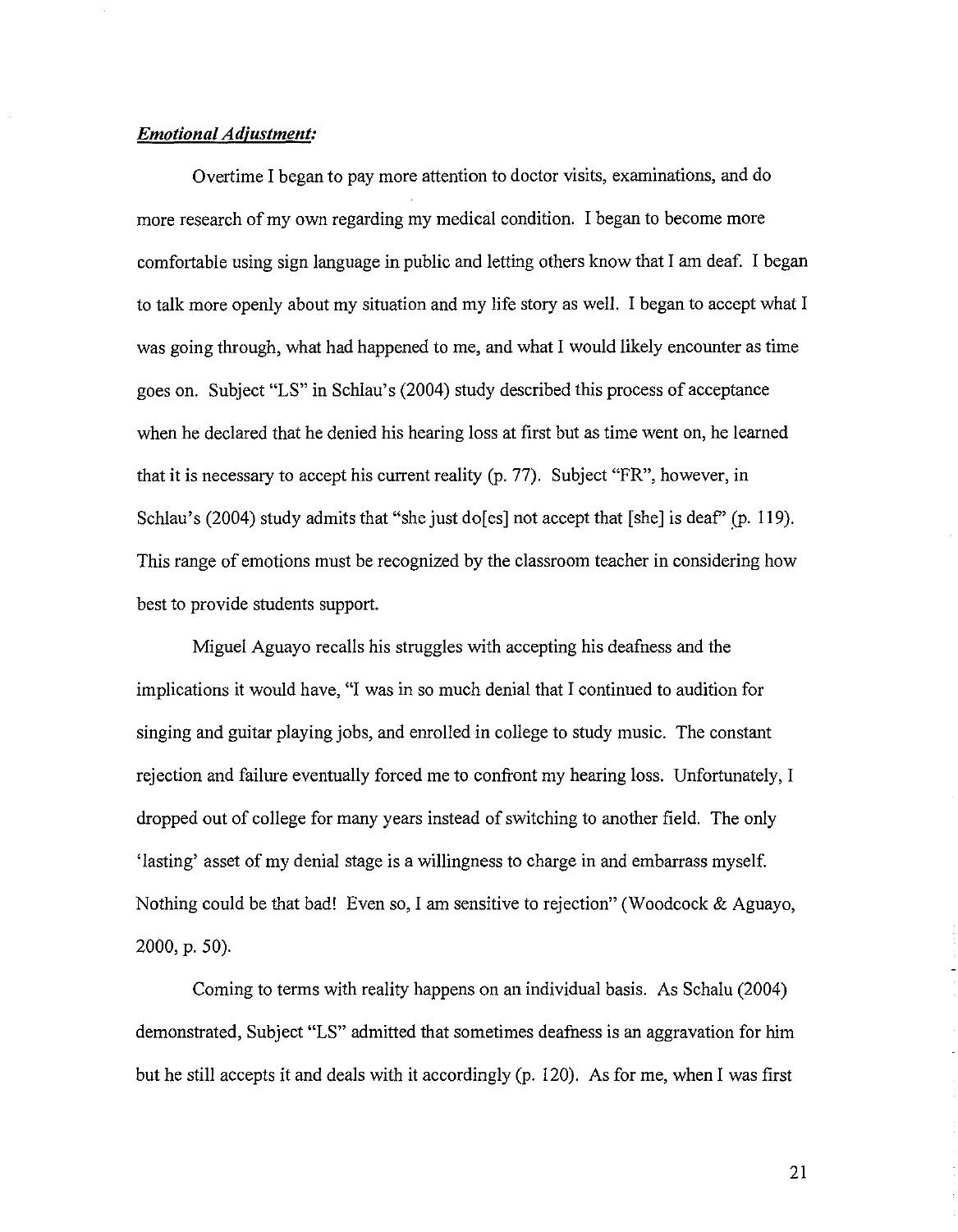becoming deafI did not want to give up my stereo. My mom had actually offered to buy it off me one time and I would not sell it to her. Even though I could no longer hear the music I used to play, I was not ready to give it up just then. Becoming deaf at the age of 18 put me in a very awkward situation for up until that point all I knew was the hearing world. Losing my hearing, however, made comfort in this world difficult. When I began to meet more deaf people, however, I felt at a distance from them as well. Their actions were different than what I was used to, their mode of communication was different than what I was used to, their tendencies were different than what I was used to and they were, basically, different people. Thus, I did not exactly feel as though I was a part of their world. I wondered where I fit in. Many times I felt as though there was an island populated with all of the hearing people and an island populated with all of the deaf people. My place was on a bridge between these islands and I was neither fully a member of one nor the other. I was mentally hearing yet I could not hear. I was deaf but I struggled connecting with others who are deaf. Miguel Aguayo can relate completely to this feeling. He used to feel as though he was "a hearing person trapped in the body of a deaf man" (Woodcock & Aguayo, 2000, p. 53). Brooks (1992) shares a similar experience about when she attempted to return to the same friends, the same teachers, and the same school after losing her hearing. "Those people who I knew who had socialized with me, interacted with me, all of a sudden started to slight me and I never was able to understand what was wrong, as ifI had something contagious. I became the butt of a lot ofjokes and teasing and other things, and most of all the teachers lost patience with me because they were very insensitive, they liked to have the class moving at their own pace. I became a little bit of a thorn in their sides" (p. 62).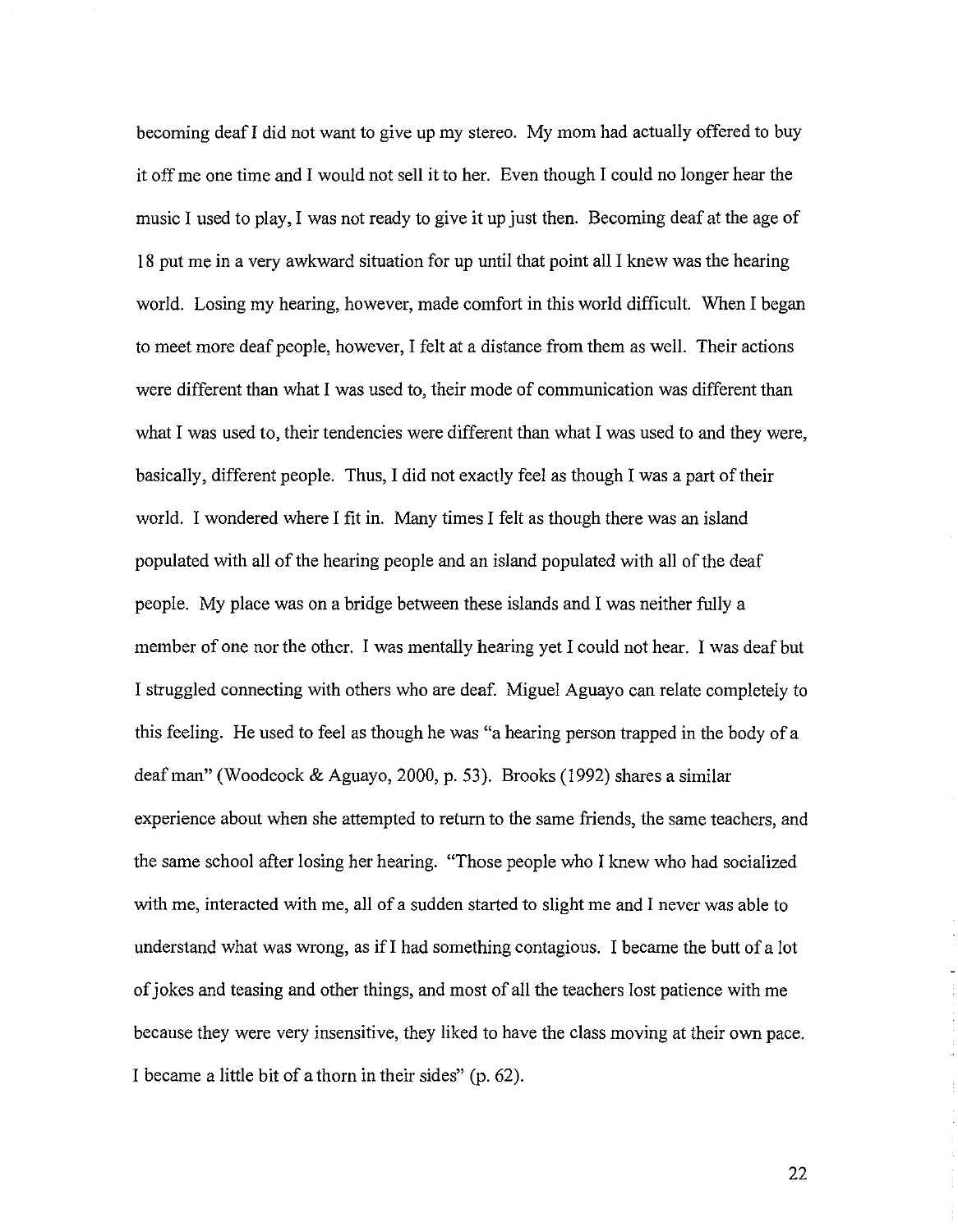The attitudes of society in general may also influence emotional adjustment. "It is well known that many individuals in the hearing world still view people who cannot hear as 'disabled' or 'broken.' In fact, the deafened person may have held that very same view of other deaf or deafened people before losing their own hearing. They may carry a deep sense of confusion, shame or guilt about who they are because their new sense of self as a person who can no longer hear doesn't seem to gel with what they previously perceived deaf or deafened people to be" (The Ear of My Heart).

"LS" in Schlau's (2004) study summarized the acceptance of deafness by a latedeafened person as follows: "the process doesn't happen in any order and never really ends, just slows down at times" (p. 93).

Bob Davila required time to conquer this dilemma as well when he pointed out that he "was embarrassed when others would resort to gestures to communicate with him" (Lang, Cohen, & Fischgrund, in press). Yet, he ended up tri-lingual, learning ASL and English in addition to his first language, Spanish.

There will be frustrations along the way toward emotional adjustment for latedeafened people but it is up to us to continue to fight and overcome these battles. Zupp (2006a) exemplifies: "I felt barred from the easy, familiar (hearing) route and thrust down this strange, unexplored, silent lane without a voice in the matter. Still, perhaps I did have a choice about *how* I traveled this path. I could journey with courage or with fear" (p. 18).

Though the struggle with emotional adjustment to late-deafness is evident, Dr. Ross (1996) points out that, "Without self-acceptance, a successful adjustment to a hearing loss is impossible" (Ross, 1996).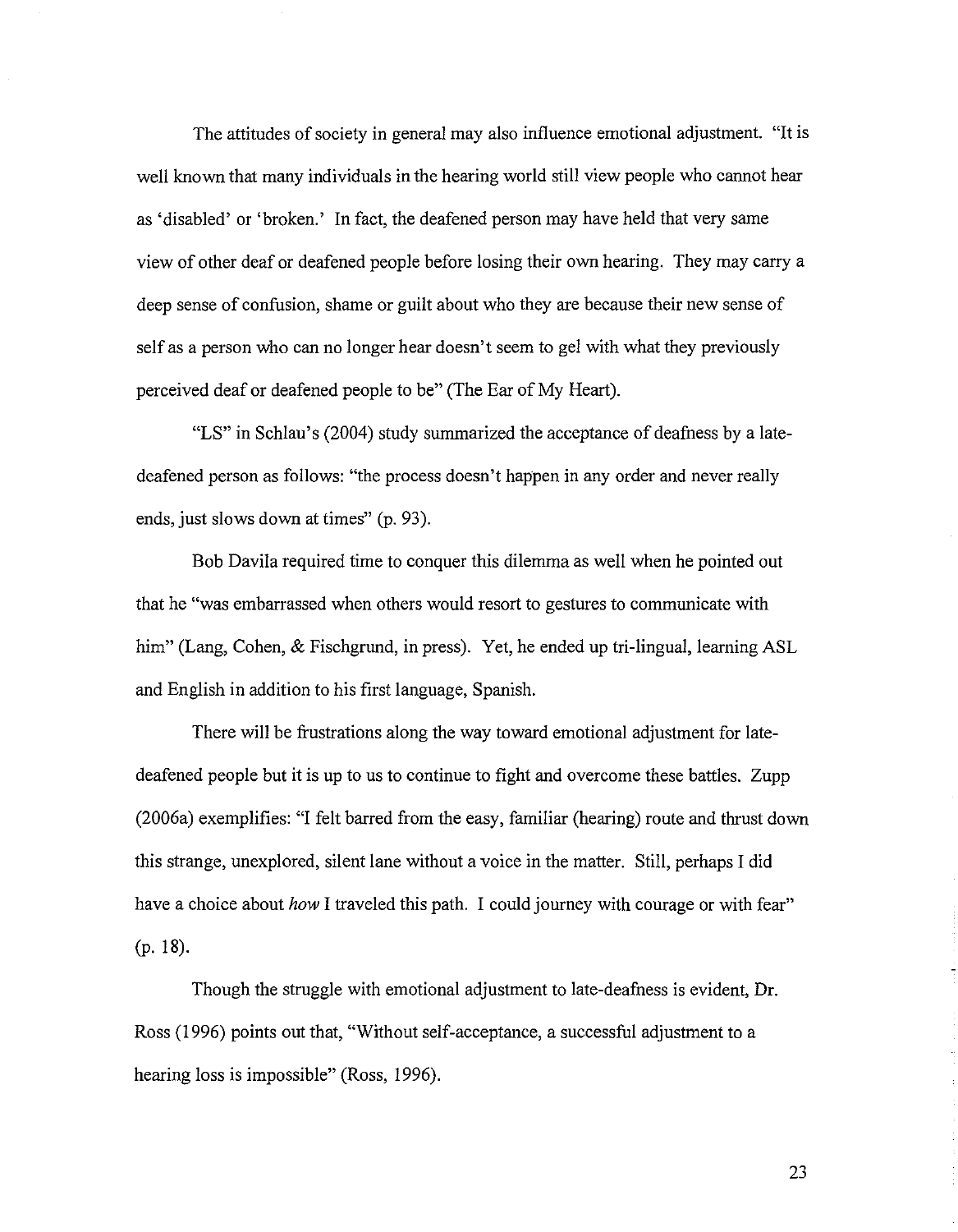# *Familv Support:*

Though it seems evident that positive support from one's family is a stepping stone in adjusting to deafness, the responses from family members are often mixed. No two situations are alike and no two families are alike. "Family members too often get caught up in their own worries and needs and haven't the patience or empathy to communicate with each other. They criticize, command, or lash out rather than love and cherish. Learning communication skills is vital if you are going to nurture those you love the most" (Maisel, 2007).

I was lucky enough to have a loving and supporting family who had patience with my best and my worst over the years. Oftentimes I treated them unfairly, family and friends alike, but they were there for me nonetheless. Understanding what I was going through was no easy task for them but their support and encouragement is what helped me get through the most difficult times. As I think back about the hardships that I caused while going through this phase, I am bothered by it greatly and wish I handled certain things in a different manner. Yet, I am grateful beyond words for the support that I received in the face of how I treated people.

Robert Davila (Lang, Cohen, & Fischgrund, in press) has supported this perspective of the importance of family support. "The decision to send me to the California School for the Deaf was painful to my mother. She told me so. Since CSD was a 'residential' school, I would have to live there 10 months out of the year. She said it was for my own good and not because she did not love me. She asked me to be good and to respect my teachers. That was it...This send-off admonition became a permanent memory and I was always mindful of her parting words" (in press). It was, in fact, for his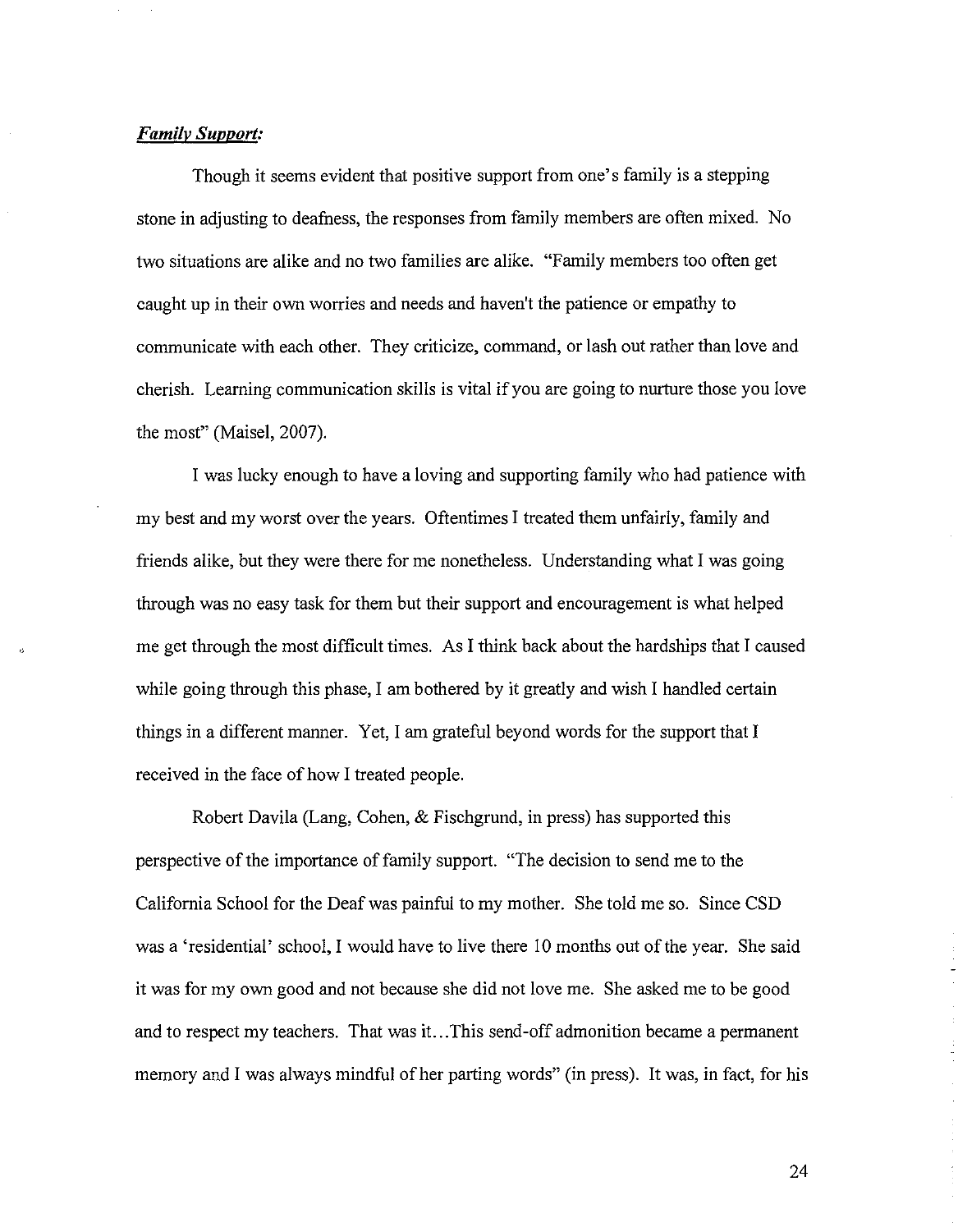own good as Bob would later realize when he began to adapt to his surroundings and, "in effect, adapted rapidly to a trilingual (Spanish/English/ASL) world while making lifelong friends at the school" (Lang, Cohen, & Fischgrund, in press).

However, not all late-deafened students receive family support that they need. Some families avoid using sign language. Often, the late-deafened student is excluded from conversations. Some families even ignore the onset of deafness all together. "Many...late deafened...people report significant issues with members of their family" (Hearing Loss Web). This attitude could result in permanently damaging effects, as Subject "FR" in Schlau's (2004) proclaimed when she said that her parents ignored her hearing loss and would not even allow socialization with other deaf people and, consequently, refused to provide her with interpreters. These actions by her parents, she believes, directly influenced her low self-esteem (p. 79).

Though a supportive family does not necessarily guarantee success, the support from your loved ones is priceless. As Brooks (1992) has summarized, "1 think my persistence in the academic environment was because 1 knew, regardless of what happened to me during the day, that I had family support. I had a sense of value of the education and I wanted my family to be proud of me"  $(p. 63)$ . Foster (1989) discovered similar results in her student when she found that several of her subjects "credited their academic achievement to the interest and involvement of a parent" (p. 43).

#### **Summary:**

Adolescence is a time when we confront many challenges in determining our identity, growing as an individual person, and maturing. The late-deafened adolescent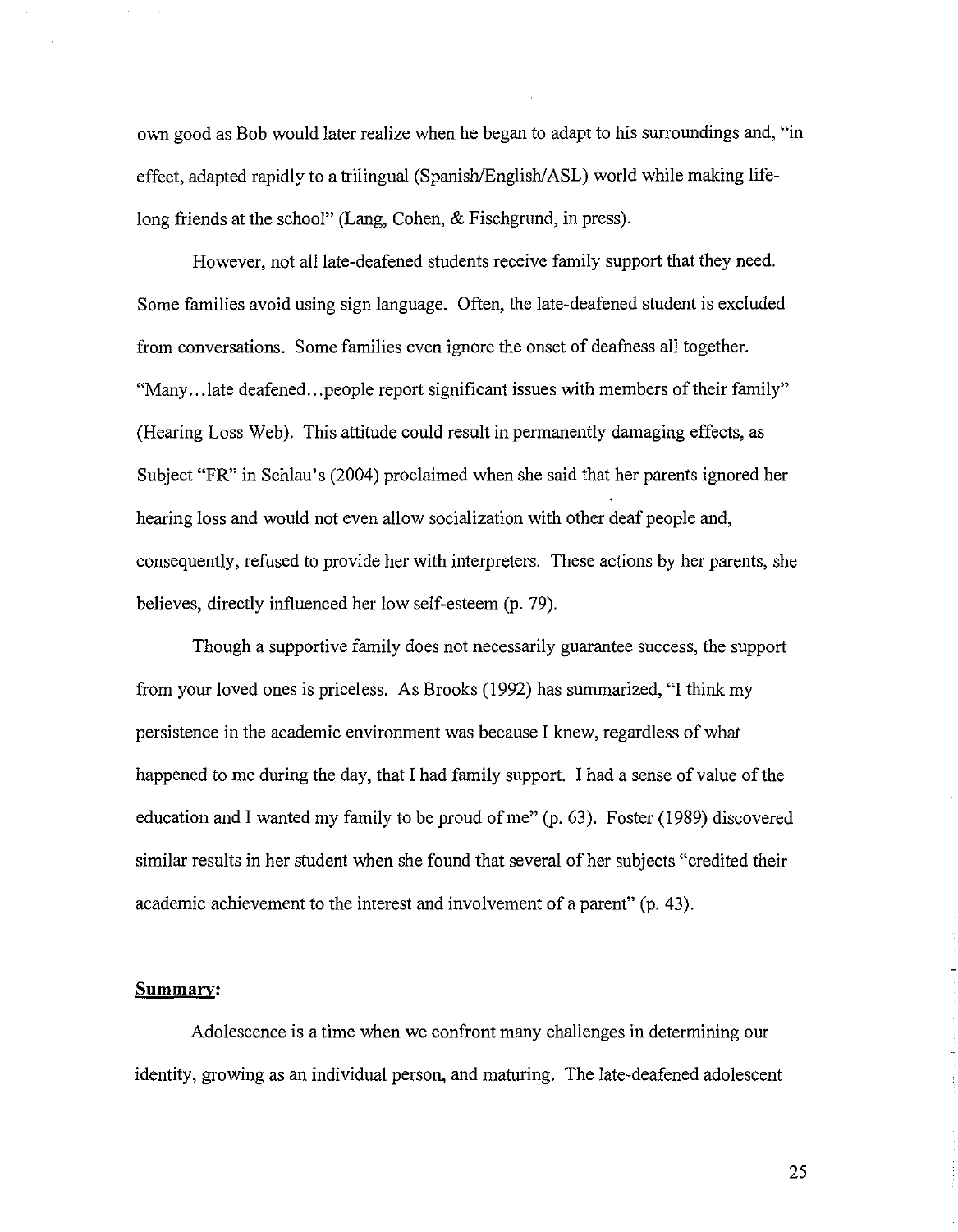may have already begun to experience adjustments in the hearing world before deafness; and is therefore confronted with additional challenges after the hearing loss occurs. The comfort that they once knew in regards to their identity with their hearing peers and the hearing world is lost or confounded by suddenly being thrust into the world of deafness where many new challenges await them.

The adjustment to learning primarily through the sense of vision occurs more naturally for some late-deafened students than others. With advances in technology, the available resources to support effective learning in the classroom continue to grow and provide late-deafened people with many options. But, as this paper has shown, adjustment to classroom learning strategies is occurring for these students simultaneously with learning to sign and/or speechread, developing a new identity, and struggling with family support issues. The challenges are formidable indeed for a teenager.

Importantly, teachers need to understand that there is no "one size fits all" when working with late-deafened students. Lang  $\&$  Meath-Lang (1992) touch on the misconceptions and attitudes of those that deaf learners come into contact with. "The first [attitudinal barrier] is the tendency to generalize that all deaflearners are alike" (p. 81). This is certainly not true for the late-deafened student, and this paper provides a first step in bringing better awareness to educators in all environments.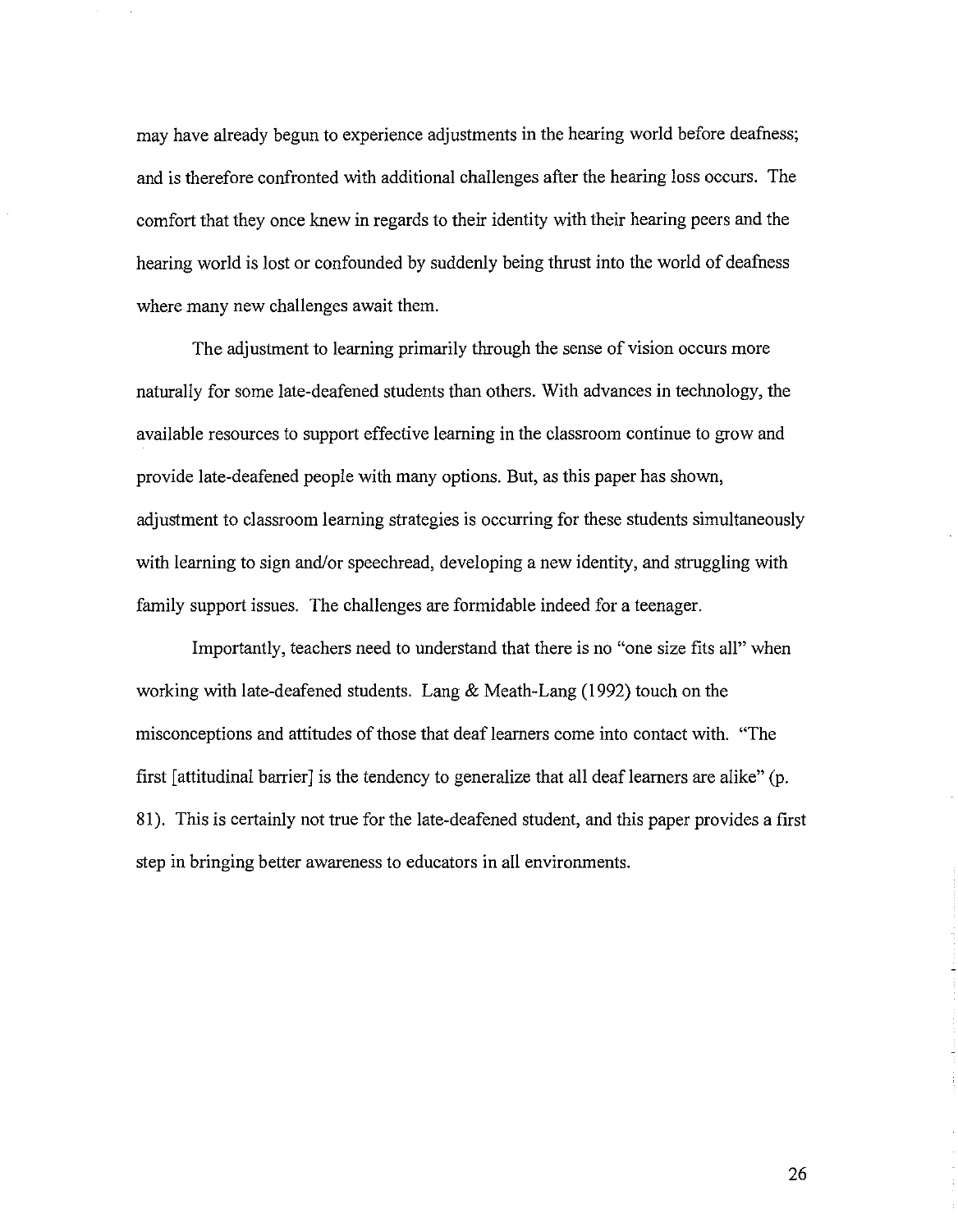# Tipsheet for Educating Late-deafened Adolescents

- 1. Demonstrate patience and understanding. Late-deafened students can be sensitive and concerned that they will be a burden to you or the class. Make it clear that they are welcome in the classroom and their needs will be met as much as possible.
- 2. Be sensitive to their adjustment process. As with any student, watch to see if personal counseling may be warranted.
- 3. Attempt a variety of methods to promote academic success. The late-deafened student might not be immediately aware of what will work, resulting in a trial and error method for you both. Have dialogue with the student along the way in order to identifY which instructional strategies are most effective.
- 4. Do not force once communication method (oral or sign) on the late-deafened student but rather share information about various choices to enhance learning in the classroom.
- 5. If you are a mainstream teacher, familiarize yourself with text-based equipment such as C-Print or CART and the improvements that have been made with this technology, which allows student input into the notes possible during the lecture as well as drawing illustrations.
- 6. In general, consider increasing the use of media that emphasizes printed summaries of important information being discussed (PowerPoint slides, Overheads, Smartboards, etc). These approaches will help all deaf students, but the late-deafened student who has not yet acquired speechreading and sign skills as well as the other students may benefit especially.
- 7. Try to learn more about the student's family and their support of the child. If the child's family does not acknowledge the hearing loss the child is likely to have a low self-esteem. This may require additional communication with the family and/or additional support in the classroom in terms of self-esteem building.
- 8. Introduce late-deafened students to past and present people who were/are latedeafened as well. Relating to role models in a similar situation will help shape their new identity.
- 9. Develop activities where all students can participate. The activities should include having all students be able to share their equally-valued personal experiences as deaf/deafened individuals.
- 10. Be aware of other students' reactions and acceptance ofthe late-deafened student. Be sure to intervene when others are not being sensitive.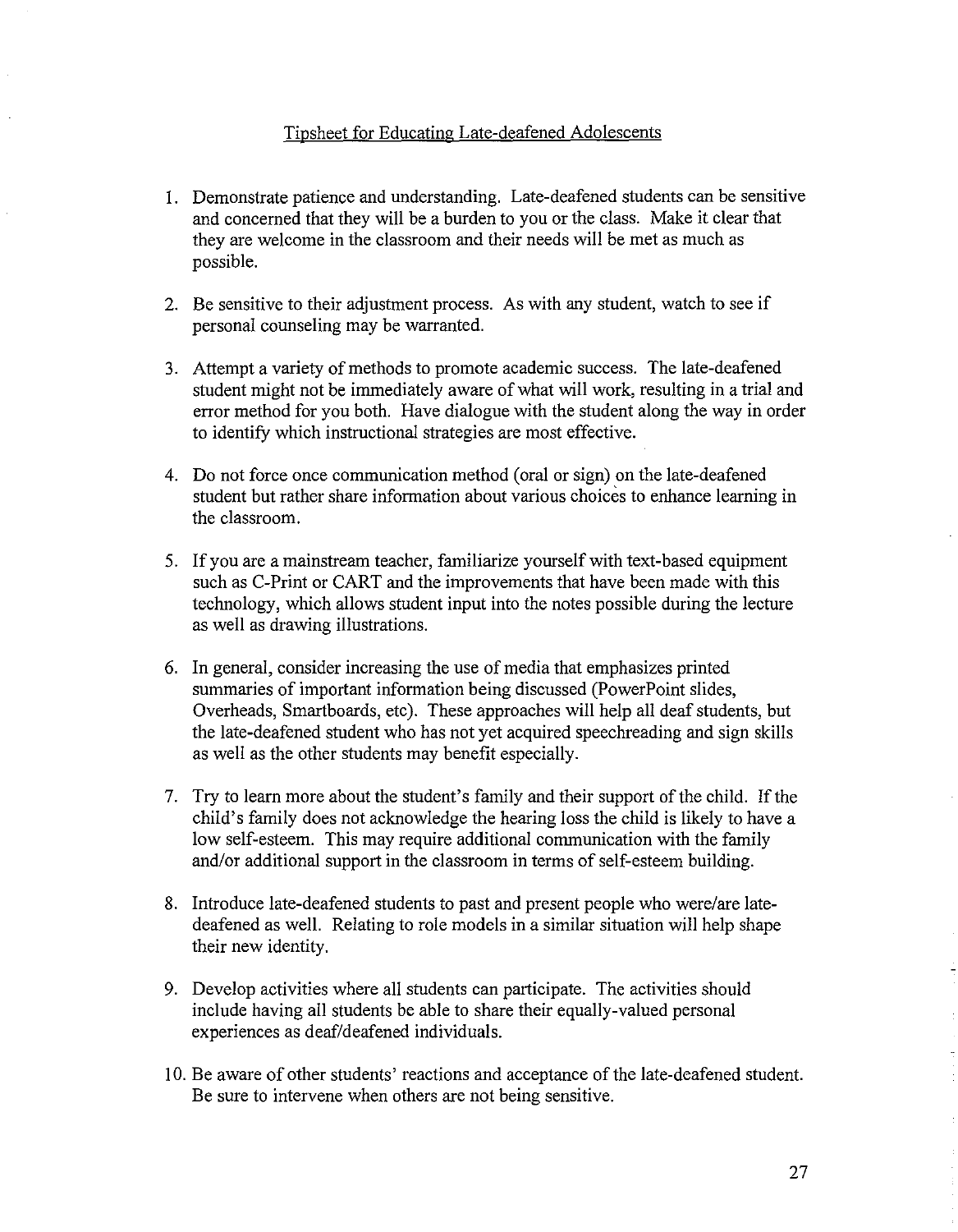II. Initiate conversations with the late-deafened student during "out-of-class" time. Building confidence in conversations will require increased exposure.

 $\bar{z}$ 

 $\hat{\mathcal{L}}$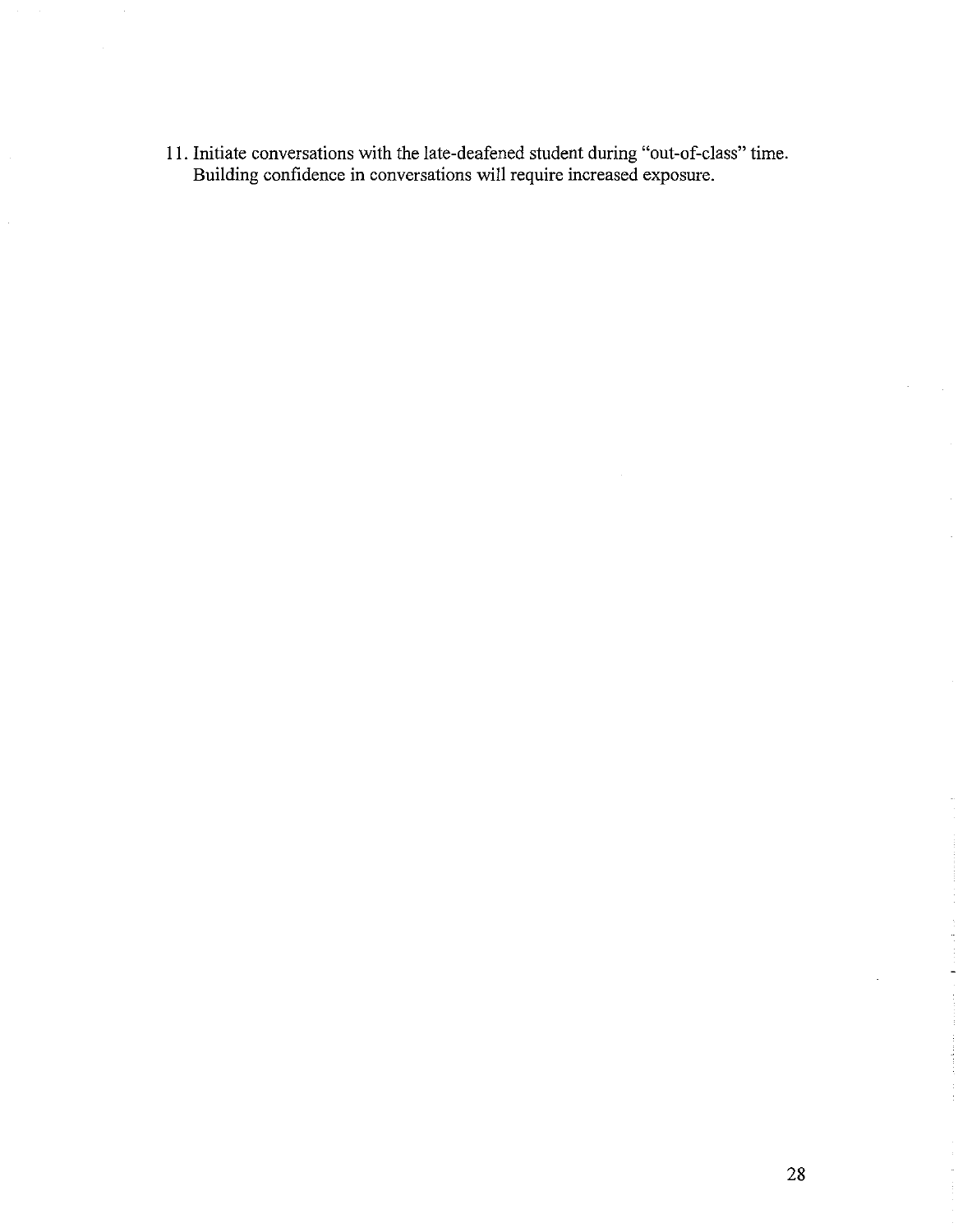### **References**

- ALDA-Los Angeles: Chapter By-Laws. (2004). Retrieved May 10,2007, from http://www.deafvision.net/aldala/aldabylaws.html.
- Buchkoski, D. (1998). MCPO training and technical assistance [Electronic version]. In D. W. Hsu (Ed.). *MCPO connection, 1*(2), 5.
- Brooks, D. (1992). Personal commentary: Dianne Brooks. In S. B. Foster & G. C. Walter (Eds.), Deaf students in postsecondary education (pp. 60-64). New York, NY: Routledge.
- Clark, M. (1998). Working with students who are late-deafened. NETAC Teacher Tipsheet.
- Cochlear Implants Facts. Retrieved on May 1, 2007, from http://www.zak.co.il/deaf-info/old/ci-facts.html.
- Communication Access Information Center. (2004). Retrieved on May 12,2007, from http://www.cartinfo.org.
- Elliot, 1. B., Everhart, V. S., Francis, P. J., McKee, B. G., & Stinson, M. S. (2001). College students' perceptions of the c-print speech-to-text transcription system. *Journal ofDeafStudies and DeqfEducation,* 6(4), 285-298.
- Fishbein, H. D. (2002). *Peer prejudice and discrimination: The origins ofprejudice.* Mahwah, NJ, USA: Lawrence Erlbaum Associates, Incorporated.
- Foster, S. & DeCaro, P. M. (1988). *Lift in a mainstream residence hall: A case study of successes, problems andpotential.* Rochester Institute ofTechnology.
- Foster, S. (1989). Reflections of a group of deaf adults on their experiences in mainstream and residential school programs in the United States. *Disability, Handicap* & *Society,* 4(1),37-56.
- Froude, J. (2003). *Parents' and teachers' guides,* 6: *Making sense in sign: A lifeline for a deafchild* Clevedon, GBR: Multilingual Matters Limited.
- Gallaudet Research Institute. (2004 2005). *Regional and national summary.* Retrieved May 10,2007, from http://gri.gallaudet.edu/Demographics/2005 National Summary.pdf.
- Hearing Loss Web. Retrieved May 10,2007, from http://www.hearinglossweb.com/lssues/issues.htm.

Israel, P. (1998). *Edison: A life ofinvention.* New York, NY: John Wiley & Sons, Inc.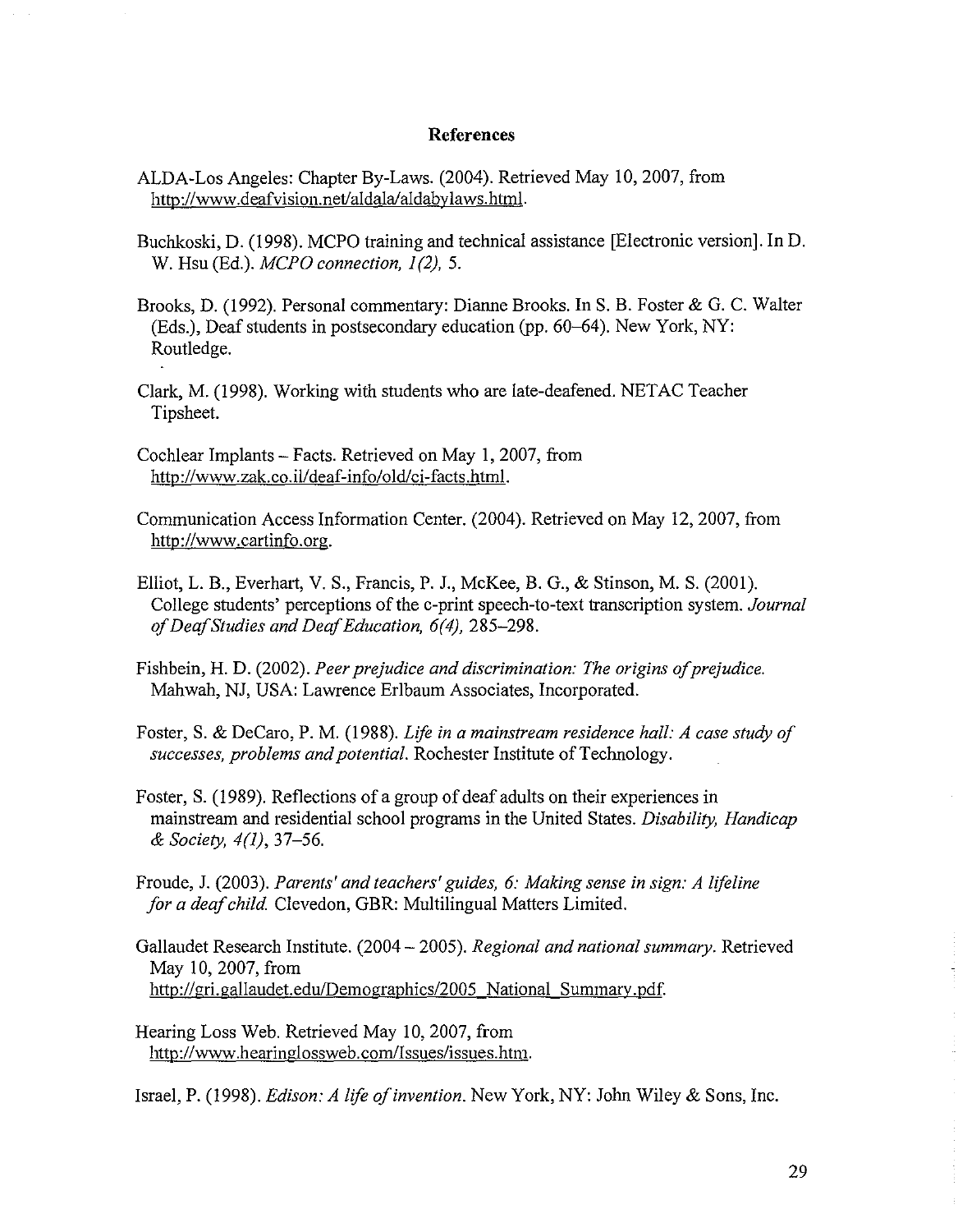Josephson, M. (1959). *Edison.* New York, NY: McGraw-Hill Book Company, Inc.

Kinderman, W. (1995). *Beethoven.* Berkeley, CA: University Of California Press.

- Lang, H. G. (in press). Teaching from the heart and soul: The life and work of Robert F. Panara. Washington, DC: Gallaudet University Press.
- Lang, H.G., Cohen, O., & Fischgrund, J. (in press). Moments of truth: The journey of Robert R. Davila, deaf educator. Rochester, NY: RIT Cary Graphics Art Press.
- Lang, H. G., & Meath-Lang, B. (1992). The deaf learner. In S. B. Foster & G. C. Walter (Eds.), Deaf students in postsecondary education (pp. 67-89). New York, NY: Routledge.
- Lucas, C. (Ed.). (2001). *Sociolinguistics of sign languages*. Port Chester, NY, USA: Cambridge University Press.
- Lopatin, E..(2006). A tale oflose hearing. *ALDA News,* 21(2),4 & 13-14.
- Maisel, E. (2007). How to talk with your family. *Hearing Loss Web.* Retrieved May II, 2007, from http://www.hearinglossweb.com/lssues/Family/comms.htm.
- Marschark, M., & Spencer, P. E. (Eds.). (2003). *Oxford handbook of deaf studies*, *language, and education.* Cary, NC, USA: Oxford University Press, Incorporated.
- National Academy on an Aging Society. (1999). Hearing loss: *A growing problem that affects quality oflife.*

National Center for Health Statistics. (1994). National Health Survey, Series 10, No. 188.

- National Institute on Deafness and Other Communication Disorders. (2007). Retrieved on May I, 2007, from http://www.nidcd.nih.gov/health/hearing/coch.asp.
- Oliva, G. (2004). *Alone in the mainstream: A deafwoman remembers public school.* Washington, DC, USA: Gallaudet University Press.
- Ross, M. (1996). Coping with a hearing loss. *Rehabilitation Engineering Research Center on Hearing Enhancement.* Retrieved May 11,2007, from http://www.hearingresearch.org/Dr.Ross/coping with a hearing loss.htm.
- Ross, M. (2007). Reflections on my cochlear implant: Part one. In *Rehabilitation Engineering Research Center on Hearing Enhancement.* Retrieved May 11,2007, from http://www.hearingresearch.org/Dr.Ross/CI-one.htm.

Schlau, J. (2004). *I did not die, Ijust can't hear: A grounded theory study of*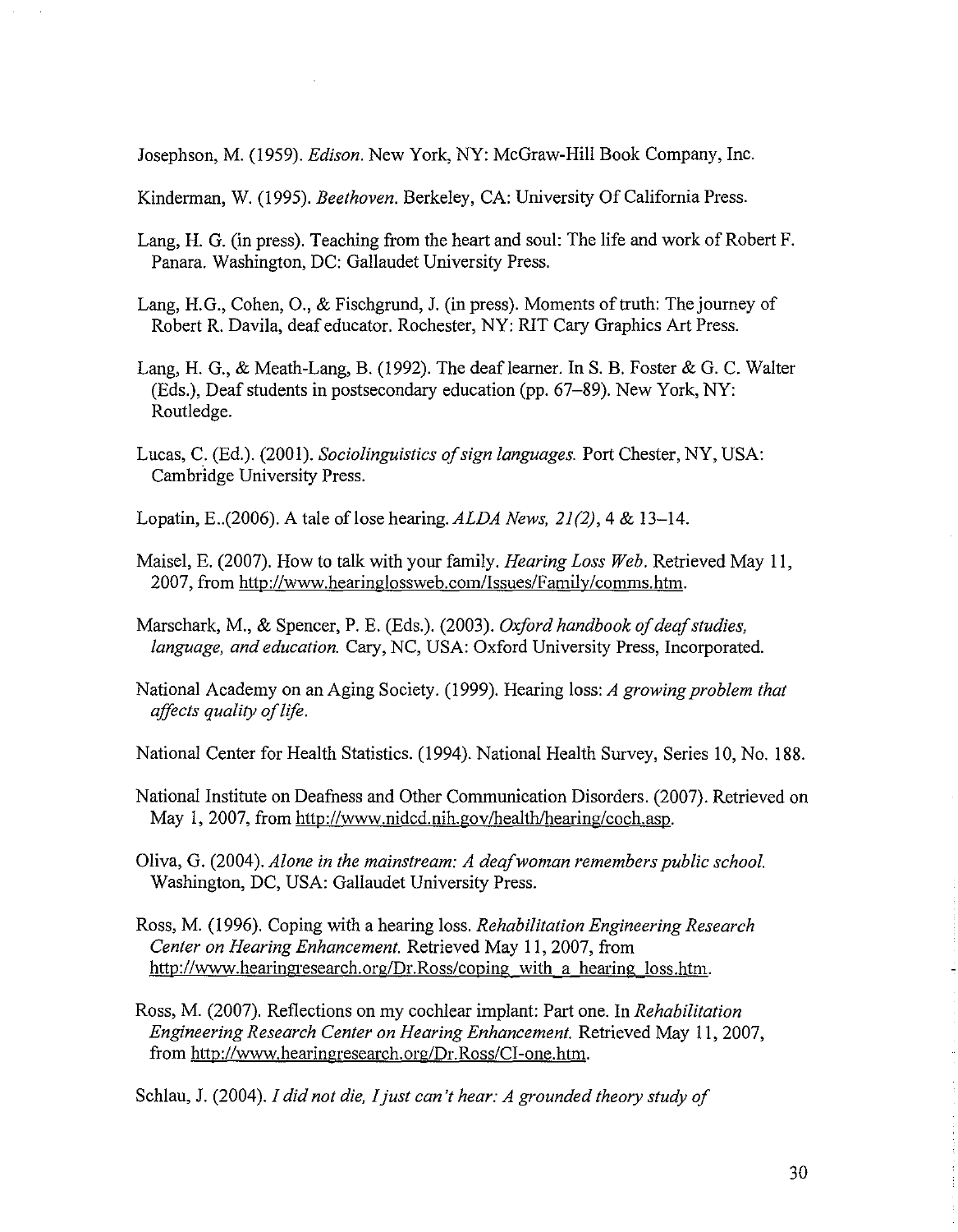*acquired deafness.* Ann Arbor, Michigan: UMI Dissertation Services.

Solomon, M. (1998). *Beethoven* (2<sup>nd</sup> ed.). New York, NY: Schrimer Books.

Sound from silence: The development of cochlear implants. (2003). Retrieved on May 10, 2007, from http://WVvw.beyonddiscovery.org/content/view.page.asp?I=261.

Statistics about Hearing Disorders, Ear Infections, and Deafness. (2006). Retrieved on November 15, 2006, from http://www.nidcd.nih.gov/health/statistics/hearing.asp.

Stewart, D. A. (2003). *Literacy and your deafchild: What every parent ofdeaf children should know.* Washington, DC, USA: Gallaudet University Press.

The Ear of My Heart. Retrieved May 10, 2007, from http://WWVv.earofmyheart.com/wordpress/?p=125.

- University of Arkansas. (1996 2001). *Advocating for communication access using technological accommodations to enhance rehabilitation service delivery to persons who are deafor hard ofhearing (r-5).* Retrieved May 10,2007, from University of Arkansas, Rehabilitation Research and Training Center for Persons who are Deaf or Hard of Hearing  $(RT - 31)$  Web site: http://www.uark.edu/depts/rehabres/r5.html.
- U.S. Census Beauru. (2006). Population finder: The 2006 population estimate for the United States. Retrieved on May 17, 2007, from http://factfinder.census.gov/servlet/SAFFPopulation? submenuId= population 0& sse=on.
- U.S. Food and Drug Administration. (2004). *Cochlear implants: What is a cochlear implant?* Retrieved May 10, 2007, from http://www.fda.gov/cdrh/cochlear/WhatAre.html.

Van Naarden, K., Decoufle, P., & Caldwell, K. (1999). Prevalence and characteristics of children with serious hearing impairment in metropolitan Atlanta, 1991-1993. *Pediatrics,* 103, 570.

Webster, D. & Associate. (Eds.). (2003). Early hearing detection and intervention program guide manual. *Department ofhealth and human services.*

Wepman, D. (1987). *Helen Keller.* New York, NY: Chelsea House Publishers.

Woodcock, K. L., & Aguayo, M. (2000). *Deafened people: Adjustment and support.* Toronto: University of Toronto Press.

Wikipedia: Communication, Retrieved May 10,2007, from http://en.wikipedia.org/wiki/Communication.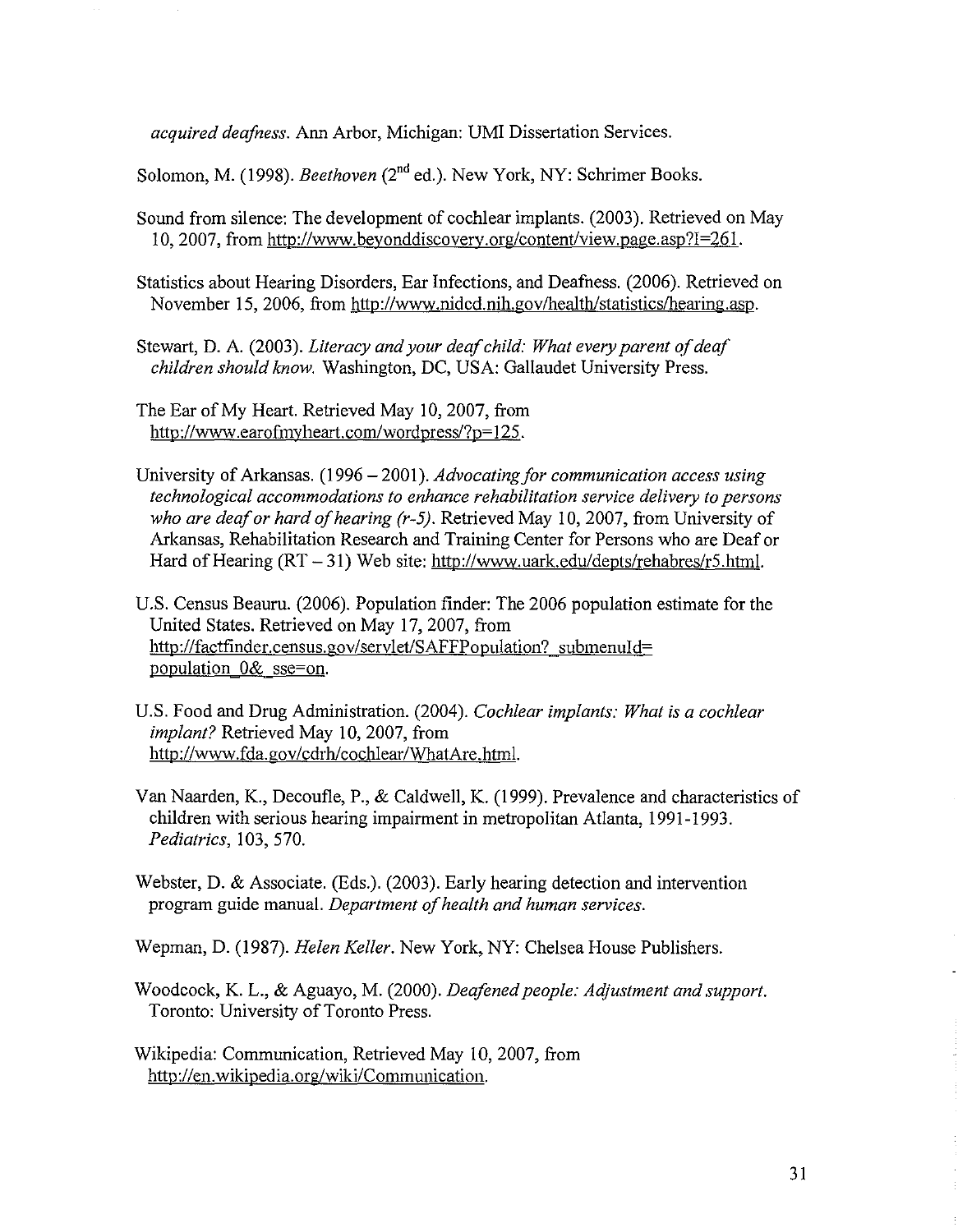- Wikipedia: Visual learning, Retrieved May 10,2007, from http://en.wikipedia.org/wiki/Visual learning.
- Zupp, L. (2006a). Losing my hearing, finding my way: Rising from the ashes, finding new wings. *ALDA News,* 21(2), I & 18-19.
- Zupp, L. (2006b). Losing my hearing, finding my way: My call to adventure! *ALDA News,* 22(3),8 & 18-19.
- Zupp, L. (2007). Losing my hearing, finding my way: Embracing my deafness. *ALDA News,* 23(1), 9-11.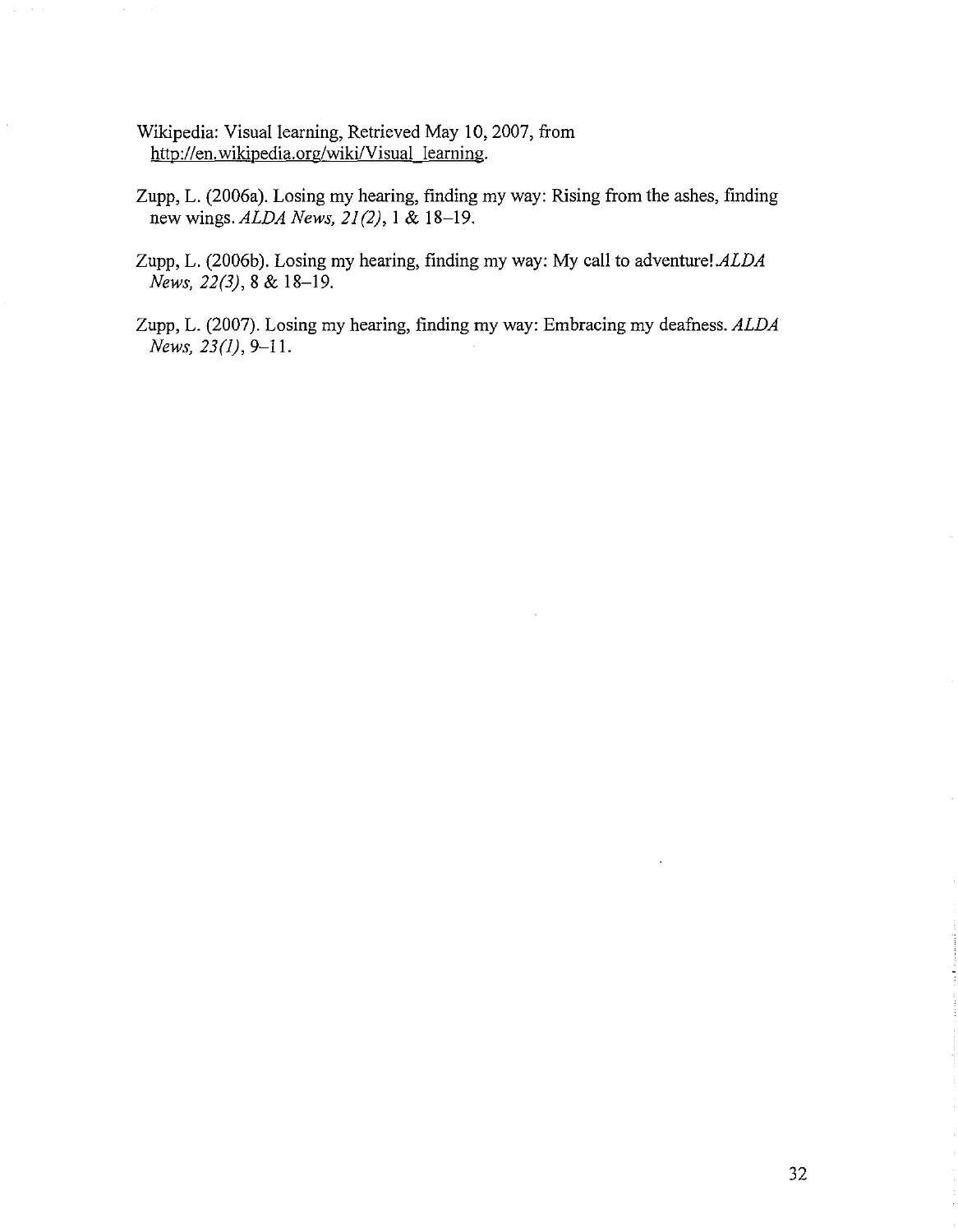# Appendix A

1. Allow time for student to introduce himself and discuss possible needs. Ask the student if he or she would like to make a small presentation to the class to educate others on the needs oflate-deafened individuals and to let everyone know how they may be able to assist the student or meet the student before or after class to become familiar with possible barriers the student might face.

2. Learn basics of CART (Computer-Aided Realtime Translation) and other communication options. Students who are late-deafened tend to rely on written English as their primary mode of communication. CART can provide the student with instant information and the disk can be saved to help the student review the material at a later time. The student may not know about this service or other options that may help in the same manner.

3. Learn the basics of using interpreters and those interpreting methods that may be used by the late-deafened student (Sign Language Transliteration, Oral Transliteration, American Sign Language [ASL], and Cued Speech Transliteration). Students who are deaf and hard of hearing use varied modes of communication, depending on the age of onset of hearing loss and cultural background. Some late-deafened students know ASL or use signed English as their preferred mode of communication. Talk with the interpreter before or after class to leam more about interpreting and issues related to the type of communication being used.

4. Learn basics of the Americans with Disabilities Act and the Rehabilitation Act, Section 504. These are laws that affect students with hearing loss in schools.

5. Ask a student to help with notetaking as the text file of CART is not always useful. Because some lectures can be lengthy, it may be helpful to have another student summarize items and take notes, instead of having to read what may be very lengthy pages of text from the CART transcripts later on.

6. Be aware of environmental issues, such as not standing in front of a window and facing the student. Standing in front of a light source makes it difficult to speechread, pick up visual cues, etc. Be aware of the student and try to face him/her when speaking, without distractions near the face or mouth.

7. Repeat questions and answers if at all possible.

8. Remember that English is the primary language of the student who is late-deafened. Use written English whenever possible.

9. Regulate cross-talk. Ask students to raise their hands so that the student who is latedeafened is always aware of who is speaking.